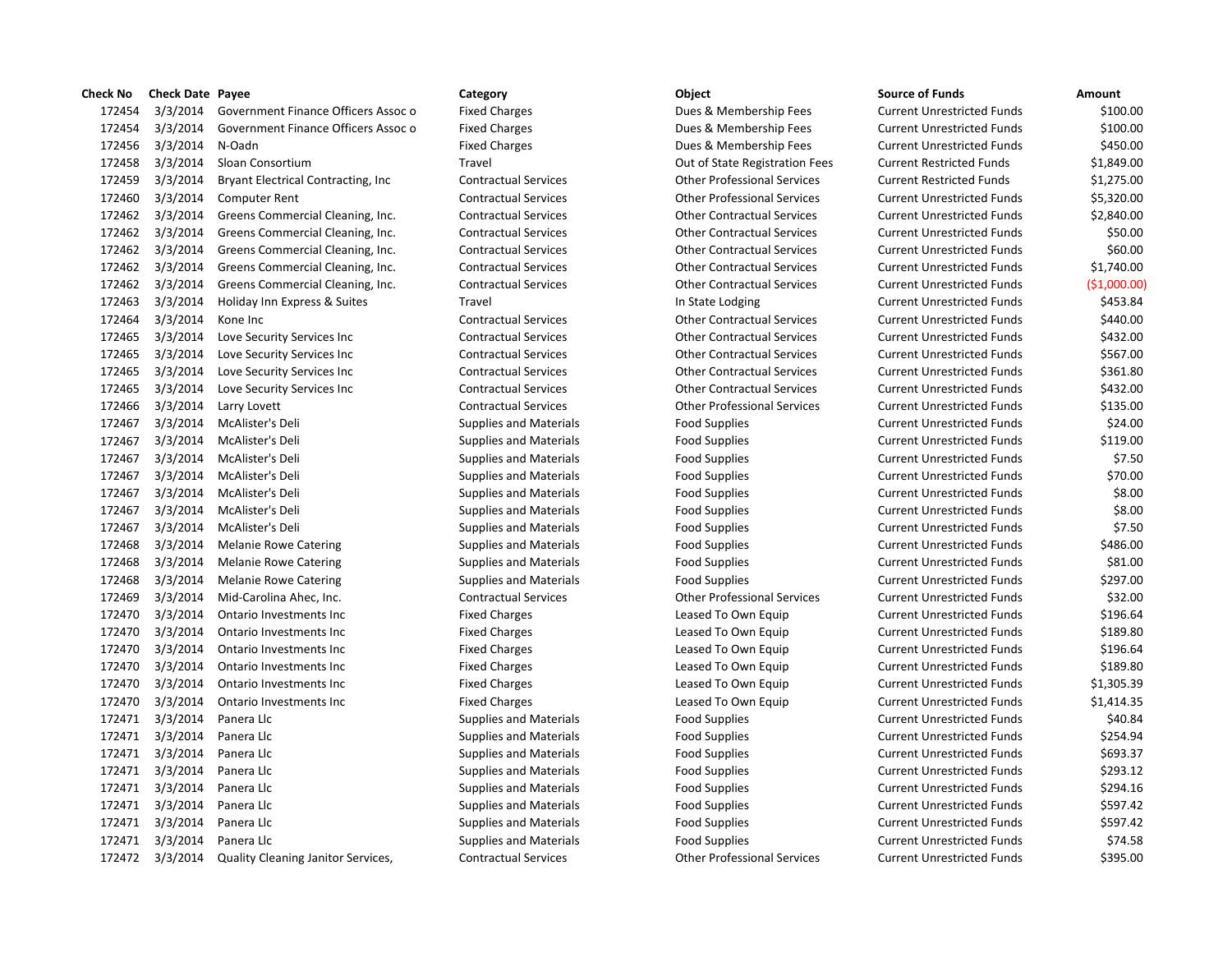| 172473 | 3/3/2014 | Quick Fuel                        | Supplies and Materials      | Fuel                               | <b>Current Unrestricted Funds</b> | \$1,713.64  |
|--------|----------|-----------------------------------|-----------------------------|------------------------------------|-----------------------------------|-------------|
| 172474 | 3/3/2014 | <b>S K C Communications</b>       | <b>Contractual Services</b> | <b>Other Professional Services</b> | Unexpended Plant                  | \$2,168.68  |
| 172474 | 3/3/2014 | <b>S K C Communications</b>       | <b>Contractual Services</b> | <b>Other Professional Services</b> | <b>Unexpended Plant</b>           | (50.01)     |
| 172474 |          | 3/3/2014 S K C Communications     | <b>Contractual Services</b> | <b>Other Professional Services</b> | Unexpended Plant                  | \$1,789.60  |
| 172474 | 3/3/2014 | S K C Communications              | <b>Contractual Services</b> | <b>Other Professional Services</b> | Unexpended Plant                  | \$10,024.00 |
| 172474 |          | 3/3/2014 S K C Communications     | <b>Contractual Services</b> | <b>Other Professional Services</b> | Unexpended Plant                  | \$432.48    |
| 172474 |          | 3/3/2014 S K C Communications     | <b>Contractual Services</b> | <b>Other Professional Services</b> | Unexpended Plant                  | \$172.54    |
| 172474 | 3/3/2014 | <b>SKC Communications</b>         | <b>Contractual Services</b> | <b>Other Professional Services</b> | Unexpended Plant                  | \$23.46     |
| 172474 | 3/3/2014 | S K C Communications              | <b>Contractual Services</b> | <b>Other Professional Services</b> | Unexpended Plant                  | \$2,336.00  |
| 172474 |          | 3/3/2014 S K C Communications     | <b>Contractual Services</b> | <b>Other Professional Services</b> | Unexpended Plant                  | \$1,716.00  |
| 172474 |          | 3/3/2014 S K C Communications     | <b>Contractual Services</b> | <b>Other Professional Services</b> | Unexpended Plant                  | \$624.00    |
| 172474 | 3/3/2014 | S K C Communications              | <b>Contractual Services</b> | <b>Other Professional Services</b> | Unexpended Plant                  | \$1,040.00  |
| 172474 |          | 3/3/2014 S K C Communications     | <b>Contractual Services</b> | <b>Other Professional Services</b> | Unexpended Plant                  | \$2,184.00  |
| 172474 |          | 3/3/2014 S K C Communications     | <b>Contractual Services</b> | <b>Other Professional Services</b> | Unexpended Plant                  | \$27.67     |
| 172474 | 3/3/2014 | S K C Communications              | <b>Contractual Services</b> | <b>Other Professional Services</b> | Unexpended Plant                  | \$1,456.00  |
| 172474 |          | 3/3/2014 S K C Communications     | <b>Contractual Services</b> | <b>Other Professional Services</b> | Unexpended Plant                  | \$936.00    |
| 172474 |          | 3/3/2014 S K C Communications     | <b>Contractual Services</b> | <b>Other Professional Services</b> | Unexpended Plant                  | \$1,456.00  |
| 172474 | 3/3/2014 | <b>SKC Communications</b>         | <b>Contractual Services</b> | <b>Other Professional Services</b> | Unexpended Plant                  | \$208.00    |
| 172474 | 3/3/2014 | <b>SKC Communications</b>         | <b>Contractual Services</b> | <b>Other Professional Services</b> | Unexpended Plant                  | \$2,682.70  |
| 172474 | 3/3/2014 | <b>S K C Communications</b>       | <b>Contractual Services</b> | <b>Other Professional Services</b> | <b>Unexpended Plant</b>           | \$6,272.50  |
| 172474 | 3/3/2014 | S K C Communications              | <b>Contractual Services</b> | <b>Other Professional Services</b> | Unexpended Plant                  | \$2,460.88  |
| 172474 | 3/3/2014 | S K C Communications              | <b>Contractual Services</b> | <b>Other Professional Services</b> | Unexpended Plant                  | \$1,280.00  |
| 172475 | 3/3/2014 | Saf Technologies Inc              | <b>Contractual Services</b> | <b>Other Professional Services</b> | <b>Current Unrestricted Funds</b> | \$155.00    |
| 172475 | 3/3/2014 | Saf Technologies Inc              | <b>Contractual Services</b> | <b>Other Professional Services</b> | <b>Current Unrestricted Funds</b> | \$1,531.29  |
| 172476 | 3/3/2014 | Sign Techniques                   | <b>Contractual Services</b> | <b>Other Professional Services</b> | <b>Current Unrestricted Funds</b> | \$174.41    |
| 172477 | 3/3/2014 | Software House International Corp | <b>Contractual Services</b> | Data Processing Serv               | <b>Current Unrestricted Funds</b> | \$11,002.07 |
| 172477 | 3/3/2014 | Software House International Corp | <b>Contractual Services</b> | Data Processing Serv               | <b>Current Unrestricted Funds</b> | \$234.61    |
| 172477 | 3/3/2014 | Software House International Corp | <b>Contractual Services</b> | Data Processing Serv               | <b>Current Unrestricted Funds</b> | \$1,047.82  |
| 172477 | 3/3/2014 | Software House International Corp | <b>Contractual Services</b> | Data Processing Serv               | <b>Current Unrestricted Funds</b> | \$211.09    |
| 172477 | 3/3/2014 | Software House International Corp | <b>Contractual Services</b> | Data Processing Serv               | <b>Current Unrestricted Funds</b> | \$0.00      |
| 172477 | 3/3/2014 | Software House International Corp | <b>Contractual Services</b> | Data Processing Serv               | <b>Current Unrestricted Funds</b> | \$0.00      |
| 172477 | 3/3/2014 | Software House International Corp | <b>Contractual Services</b> | Data Processing Serv               | <b>Current Unrestricted Funds</b> | \$1,222.45  |
| 172477 | 3/3/2014 | Software House International Corp | <b>Contractual Services</b> | Data Processing Serv               | <b>Current Unrestricted Funds</b> | \$626.81    |
| 172477 | 3/3/2014 | Software House International Corp | <b>Contractual Services</b> | Data Processing Serv               | <b>Current Unrestricted Funds</b> | \$1,589.95  |
| 172477 | 3/3/2014 | Software House International Corp | <b>Contractual Services</b> | Data Processing Serv               | <b>Current Unrestricted Funds</b> | \$52.33     |
| 172477 | 3/3/2014 | Software House International Corp | <b>Contractual Services</b> | Data Processing Serv               | <b>Current Unrestricted Funds</b> | \$830.26    |
| 172477 | 3/3/2014 | Software House International Corp | <b>Contractual Services</b> | Data Processing Serv               | <b>Current Unrestricted Funds</b> | \$1,047.82  |
| 172477 | 3/3/2014 | Software House International Corp | <b>Contractual Services</b> | Data Processing Serv               | <b>Current Unrestricted Funds</b> | \$2,238.52  |
| 172477 | 3/3/2014 | Software House International Corp | <b>Contractual Services</b> | <b>Other Contractual Services</b>  | <b>Current Unrestricted Funds</b> | \$4,715.17  |
| 172477 | 3/3/2014 | Software House International Corp | <b>Contractual Services</b> | <b>Other Contractual Services</b>  | <b>Current Unrestricted Funds</b> | \$100.55    |
| 172477 | 3/3/2014 | Software House International Corp | <b>Contractual Services</b> | <b>Other Contractual Services</b>  | <b>Current Unrestricted Funds</b> | \$449.06    |
| 172477 | 3/3/2014 | Software House International Corp | <b>Contractual Services</b> | <b>Other Contractual Services</b>  | <b>Current Unrestricted Funds</b> | \$90.47     |
| 172477 | 3/3/2014 | Software House International Corp | <b>Contractual Services</b> | <b>Other Contractual Services</b>  | <b>Current Unrestricted Funds</b> | \$0.00      |
| 172477 | 3/3/2014 | Software House International Corp | <b>Contractual Services</b> | <b>Other Contractual Services</b>  | <b>Current Unrestricted Funds</b> | \$0.00      |
| 172477 | 3/3/2014 | Software House International Corp | <b>Contractual Services</b> | <b>Other Contractual Services</b>  | <b>Current Unrestricted Funds</b> | \$523.91    |

|    | <b>Supplies and Materials</b> | Fuel                               | <b>Current Unrestricted Funds</b> | \$1,713.64  |
|----|-------------------------------|------------------------------------|-----------------------------------|-------------|
|    | <b>Contractual Services</b>   | <b>Other Professional Services</b> | Unexpended Plant                  | \$2,168.68  |
|    | <b>Contractual Services</b>   | <b>Other Professional Services</b> | Unexpended Plant                  | (50.01)     |
|    | <b>Contractual Services</b>   | <b>Other Professional Services</b> | Unexpended Plant                  | \$1,789.60  |
|    | <b>Contractual Services</b>   | <b>Other Professional Services</b> | Unexpended Plant                  | \$10,024.00 |
|    | <b>Contractual Services</b>   | <b>Other Professional Services</b> | Unexpended Plant                  | \$432.48    |
|    | <b>Contractual Services</b>   | <b>Other Professional Services</b> | Unexpended Plant                  | \$172.54    |
|    | <b>Contractual Services</b>   | <b>Other Professional Services</b> | Unexpended Plant                  | \$23.46     |
|    | <b>Contractual Services</b>   | <b>Other Professional Services</b> | Unexpended Plant                  | \$2,336.00  |
|    | <b>Contractual Services</b>   | <b>Other Professional Services</b> | Unexpended Plant                  | \$1,716.00  |
|    | <b>Contractual Services</b>   | <b>Other Professional Services</b> | <b>Unexpended Plant</b>           | \$624.00    |
|    | <b>Contractual Services</b>   | <b>Other Professional Services</b> | Unexpended Plant                  | \$1,040.00  |
|    | <b>Contractual Services</b>   | <b>Other Professional Services</b> | Unexpended Plant                  | \$2,184.00  |
|    | <b>Contractual Services</b>   | <b>Other Professional Services</b> | <b>Unexpended Plant</b>           | \$27.67     |
|    | <b>Contractual Services</b>   | <b>Other Professional Services</b> | <b>Unexpended Plant</b>           | \$1,456.00  |
|    | <b>Contractual Services</b>   | <b>Other Professional Services</b> | Unexpended Plant                  | \$936.00    |
|    | <b>Contractual Services</b>   | <b>Other Professional Services</b> | Unexpended Plant                  | \$1,456.00  |
|    | <b>Contractual Services</b>   | <b>Other Professional Services</b> | Unexpended Plant                  | \$208.00    |
|    | <b>Contractual Services</b>   | <b>Other Professional Services</b> | Unexpended Plant                  | \$2,682.70  |
|    | <b>Contractual Services</b>   | <b>Other Professional Services</b> | Unexpended Plant                  | \$6,272.50  |
|    | <b>Contractual Services</b>   | <b>Other Professional Services</b> | Unexpended Plant                  | \$2,460.88  |
|    | <b>Contractual Services</b>   | <b>Other Professional Services</b> | Unexpended Plant                  | \$1,280.00  |
|    | <b>Contractual Services</b>   | <b>Other Professional Services</b> | <b>Current Unrestricted Funds</b> | \$155.00    |
|    | <b>Contractual Services</b>   | <b>Other Professional Services</b> | <b>Current Unrestricted Funds</b> | \$1,531.29  |
|    | <b>Contractual Services</b>   | <b>Other Professional Services</b> | <b>Current Unrestricted Funds</b> | \$174.41    |
| rp | <b>Contractual Services</b>   | Data Processing Serv               | <b>Current Unrestricted Funds</b> | \$11,002.07 |
| rp | <b>Contractual Services</b>   | Data Processing Serv               | <b>Current Unrestricted Funds</b> | \$234.61    |
| rp | <b>Contractual Services</b>   | Data Processing Serv               | <b>Current Unrestricted Funds</b> | \$1,047.82  |
| rp | <b>Contractual Services</b>   | Data Processing Serv               | <b>Current Unrestricted Funds</b> | \$211.09    |
| rp | <b>Contractual Services</b>   | Data Processing Serv               | <b>Current Unrestricted Funds</b> | \$0.00      |
| rp | <b>Contractual Services</b>   | Data Processing Serv               | <b>Current Unrestricted Funds</b> | \$0.00      |
| rp | <b>Contractual Services</b>   | Data Processing Serv               | <b>Current Unrestricted Funds</b> | \$1,222.45  |
| rp | <b>Contractual Services</b>   | Data Processing Serv               | <b>Current Unrestricted Funds</b> | \$626.81    |
| rp | <b>Contractual Services</b>   | Data Processing Serv               | <b>Current Unrestricted Funds</b> | \$1,589.95  |
| rp | <b>Contractual Services</b>   | Data Processing Serv               | <b>Current Unrestricted Funds</b> | \$52.33     |
| rp | <b>Contractual Services</b>   | Data Processing Serv               | <b>Current Unrestricted Funds</b> | \$830.26    |
| rp | <b>Contractual Services</b>   | Data Processing Serv               | <b>Current Unrestricted Funds</b> | \$1,047.82  |
| rp | <b>Contractual Services</b>   | Data Processing Serv               | <b>Current Unrestricted Funds</b> | \$2,238.52  |
| rp | <b>Contractual Services</b>   | <b>Other Contractual Services</b>  | <b>Current Unrestricted Funds</b> | \$4,715.17  |
| rp | <b>Contractual Services</b>   | <b>Other Contractual Services</b>  | <b>Current Unrestricted Funds</b> | \$100.55    |
| rp | <b>Contractual Services</b>   | <b>Other Contractual Services</b>  | <b>Current Unrestricted Funds</b> | \$449.06    |
| rp | <b>Contractual Services</b>   | <b>Other Contractual Services</b>  | <b>Current Unrestricted Funds</b> | \$90.47     |
| rp | <b>Contractual Services</b>   | <b>Other Contractual Services</b>  | <b>Current Unrestricted Funds</b> | \$0.00      |
| rp | <b>Contractual Services</b>   | <b>Other Contractual Services</b>  | <b>Current Unrestricted Funds</b> | \$0.00      |
| rp | <b>Contractual Services</b>   | <b>Other Contractual Services</b>  | <b>Current Unrestricted Funds</b> | \$523.91    |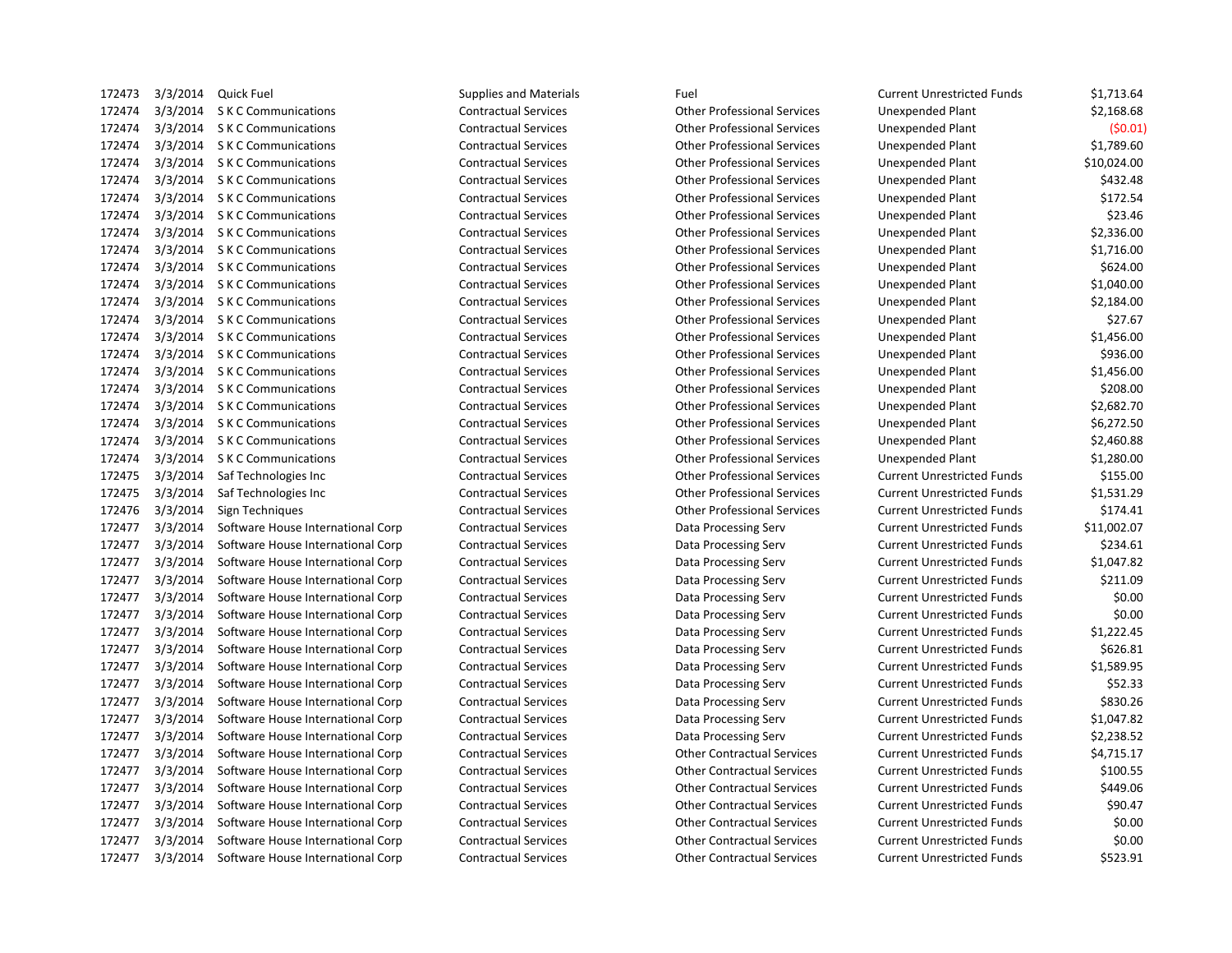3/3/2014 Software House International Corp Contractual Services Other Contractual Services Current Unrestricted Funds \$268.63 3/3/2014 Software House International Corp Contractual Services Other Contractual Services Current Unrestricted Funds \$681.41 3/3/2014 Software House International Corp Contractual Services Other Contractual Services Current Unrestricted Funds \$22.43 3/3/2014 Software House International Corp Contractual Services Other Contractual Services Current Unrestricted Funds \$355.82 3/3/2014 Software House International Corp Contractual Services Other Contractual Services Current Unrestricted Funds \$449.06 3/3/2014 Software House International Corp Contractual Services Other Contractual Services Current Unrestricted Funds \$959.36 3/3/2014 Sourceone Healthcare Supplies and Materials Medical & Lab Supplies Current Unrestricted Funds \$90.22 172479 3/3/2014 Southeastern Paper Group, Inc Supplies and Materials Janitorial Supplies Current Unrestricted Funds \$824.55 172479 3/3/2014 Southeastern Paper Group, Inc Supplies and Materials Janitorial Supplies Current Unrestricted Funds \$65.27 3/3/2014 Southeastern Paper Group, Inc Supplies and Materials Janitorial Supplies Current Unrestricted Funds \$1,066.47 3/3/2014 Specialty Risk Inc Fixed Charges Insurance Non-State Current Unrestricted Funds \$2,583.88 3/3/2014 Specialty Risk Inc Fixed Charges Insurance Non-State Current Unrestricted Funds \$2,597.92 3/3/2014 Staffmark Contractual Services Other Professional Services Current Unrestricted Funds \$504.42 3/3/2014 Staffmark Contractual Services Other Professional Services Current Unrestricted Funds \$363.95 3/3/2014 Staffmark Contractual Services Other Professional Services Current Unrestricted Funds \$504.42 3/3/2014 Staffmark Contractual Services Other Professional Services Current Unrestricted Funds \$498.03 3/3/2014 Staffmark Contractual Services Other Contractual Services Current Unrestricted Funds \$1,635.40 3/3/2014 Staffmark Contractual Services Other Contractual Services Current Unrestricted Funds \$1,547.08 3/3/2014 Staffmark Contractual Services Other Professional Services Current Unrestricted Funds \$255.40 3/3/2014 Staffmark Contractual Services Other Professional Services Current Unrestricted Funds \$255.40 3/3/2014 State Line Lighting Permanent Improvements Other Permanent Imp State Def Maintenance \$2,434.68 3/3/2014 Stericycle Inc Contractual Services Other Professional Services Current Unrestricted Funds \$11.46 3/3/2014 Stericycle Inc Contractual Services Other Professional Services Current Unrestricted Funds \$137.48 3/3/2014 Stericycle Inc Contractual Services Other Professional Services Current Unrestricted Funds \$80.20 3/3/2014 Tapfin Contractual Services Other Professional Services Current Unrestricted Funds \$1,232.00 3/3/2014 U Save Auto Rental Travel Travel Current Unrestricted Funds \$328.43 3/3/2014 Unifirst Corporation Contractual Services Other Professional Services Current Unrestricted Funds \$66.56 172487 3/3/2014 United Rentals **Fixed Charges** Fixed Charges Rental Other Current Unrestricted Funds \$464.02 3/3/2014 Walker Electric Contractual Services General Repair Current Unrestricted Funds \$1,935.51 3/3/2014 Walker Electric Contractual Services General Repair Current Unrestricted Funds \$2,054.00 3/3/2014 Warren Norman Company Contractual Services Other Professional Services Current Unrestricted Funds \$1,890.00 3/3/2014 Waste Management of the Carolinas Contractual Services Utilities Current Unrestricted Funds \$204.65 3/3/2014 Watson Tate Savory Architects Inc Permanent Improvements Reimbursables County Projects \$296.33 3/3/2014 Watson Tate Savory Architects Inc Permanent Improvements Reimbursables Unexpended Plant \$704.69 3/3/2014 Watson Tate Savory Architects Inc Permanent Improvements Fees, Arch, Eng & Other County Projects \$7,907.50 3/3/2014 Watson Tate Savory Architects Inc Permanent Improvements Fees, Arch, Eng & Other Unexpended Plant \$49,192.00 172492 3/3/2014 West Group Carries of Equipment Equipment Library Books, Maps & Film Current Unrestricted Funds \$496.44 3/3/2014 White Office Furniture Supplies and Materials Other Supplies Current Restricted Funds \$3,260.00 172493 3/3/2014 White Office Furniture Supplies and Materials Cother Supplies Current Restricted Funds \$572.00 172493 3/3/2014 White Office Furniture Supplies and Materials Cother Supplies Current Restricted Funds \$949.87 3/3/2014 White Office Furniture Supplies and Materials Other Supplies Current Restricted Funds \$165.00 3/3/2014 Woolpert Inc. Permanent Improvements Fees, Arch, Eng & Other Unexpended Plant \$6,170.00 3/3/2014 Woolpert Inc. Permanent Improvements Fees, Arch, Eng & Other Master Plan \$21,047.00 3/3/2014 Woolpert Inc. Permanent Improvements Reimbursables Unexpended Plant \$99.14 172495 3/3/2014 Youvisit Llc Contractual Services Advertising Current Unrestricted Funds \$1,526.00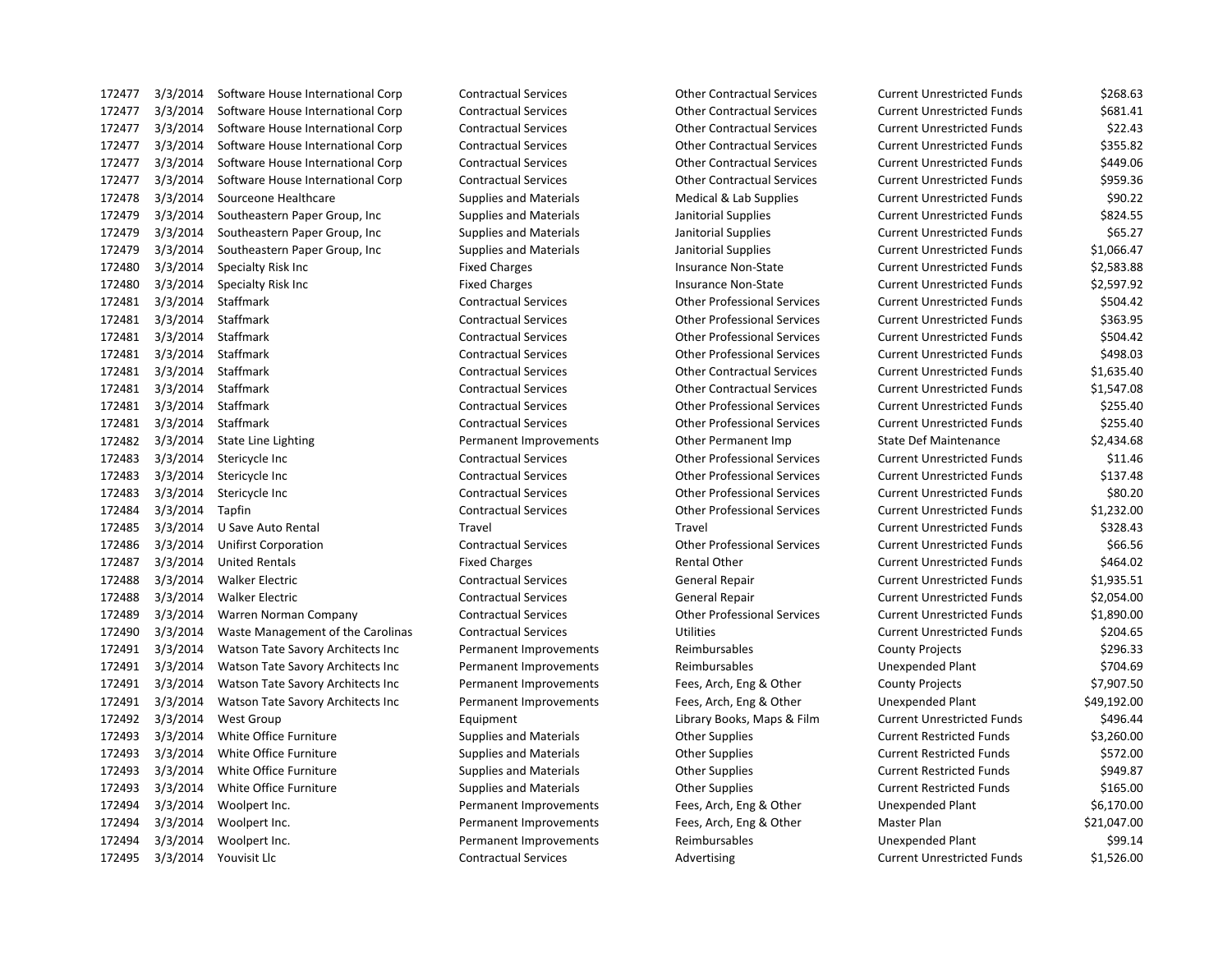| 172496 | 3/4/2014  | Barnes and Noble College Bookstore     |
|--------|-----------|----------------------------------------|
| 172499 | 3/4/2014  | Surveillance, Resources, and Invest    |
| 172500 | 3/4/2014  | Ellucian Inc                           |
| 172512 | 3/5/2014  | Lancaster County Family Court          |
| 172521 | 3/5/2014  | Тg                                     |
| 172526 | 3/5/2014  | Pizza Hut                              |
| 172530 | 3/5/2014  | Chester High Athletic Booster Club     |
| 172556 | 3/5/2014  | Materials Management Officer           |
| 172556 | 3/5/2014  | Materials Management Officer           |
| 172557 | 3/6/2014  | Barwick and Associates, Llc            |
| 172560 | 3/6/2014  | Sams Club Direct                       |
| 172560 | 3/6/2014  | <b>Sams Club Direct</b>                |
| 172561 | 3/7/2014  | Award Company of America               |
| 172563 | 3/7/2014  | <b>YTC Employee</b>                    |
| 172563 | 3/7/2014  | <b>YTC Employee</b>                    |
| 172564 | 3/7/2014  | Sloan Consortium                       |
| 172565 | 3/7/2014  | Sysco Food Services of Charlotte Ll    |
| 172565 | 3/7/2014  | Sysco Food Services of Charlotte Ll    |
| 172565 | 3/7/2014  | Sysco Food Services of Charlotte Ll    |
| 172565 | 3/7/2014  | Sysco Food Services of Charlotte Ll    |
| 172565 | 3/7/2014  | Sysco Food Services of Charlotte Ll    |
| 172566 | 3/7/2014  | <b>Waterford Property Owners Assoc</b> |
| 172568 | 3/7/2014  | Materials Management Officer           |
| 172569 | 3/7/2014  | McAlister's Deli                       |
| 172569 | 3/7/2014  | McAlister's Deli                       |
| 172570 | 3/7/2014  | <b>Office of Insurance Services</b>    |
| 172570 | 3/7/2014  | <b>Office of Insurance Services</b>    |
| 172570 | 3/7/2014  | Office of Insurance Services           |
| 172570 | 3/7/2014  | Office of Insurance Services           |
| 172570 | 3/7/2014  | Office of Insurance Services           |
| 172570 | 3/7/2014  | <b>Office of Insurance Services</b>    |
| 172570 | 3/7/2014  | <b>Office of Insurance Services</b>    |
| 172570 | 3/7/2014  | Office of Insurance Services           |
| 172572 | 3/10/2014 | Panera Llc                             |
| 172572 | 3/10/2014 | Panera Llc                             |
| 172573 | 3/10/2014 | <b>United Rentals</b>                  |
| 172574 | 3/10/2014 | City Club of Rock Hill                 |
| 172575 | 3/10/2014 | Hampton Inn Akron South                |
| 172576 | 3/10/2014 | McAlister's Deli                       |
| 172577 | 3/10/2014 | Panera Llc                             |
| 172578 | 3/10/2014 | Towneplace Suites by Marriot           |
| 172578 | 3/10/2014 | Towneplace Suites by Marriot           |
| 172578 | 3/10/2014 | Towneplace Suites by Marriot           |
| 172579 | 3/10/2014 | York County Regional Chamber of Con    |
| 172608 | 3/11/2014 | Rusiness Card                          |

Current Liabilities **A/P Student Barnes & Noble** Current Unrestricted Funds \$649,416.28 3/4/2014 Surveillance, Resources, and Invest Contractual Services Other Professional Services Current Unrestricted Funds \$1,362.50 172500 172500 31,025.00 31,025.00 Dut of State Registration Fees Current Unrestricted Funds 3/5/2014 Lancaster County Family Court Current Liabilities Court Order Levy Current Unrestricted Funds \$292.97 3/5/2014 Tg Current Liabilities Court Order Levy Current Unrestricted Funds \$300.00 3/5/2014 Pizza Hut Current Assets Prepaid Expenses Current Unrestricted Funds \$612.85 3/5/2014 Chester High Athletic Booster Club Contractual Services Advertising Current Unrestricted Funds \$1,250.00 3/5/2014 Materials Management Officer Contractual Services Education & Training Serv Current Unrestricted Funds \$270.00 3/5/2014 Materials Management Officer Contractual Services Education & Training Serv Current Unrestricted Funds \$0.00 Fixed Charges The S2.724.00 State Current Unrestricted Funds 52.724.00 3/6/2014 Sams Club Direct Supplies and Materials Food Supplies Current Unrestricted Funds \$47.40 3/6/2014 Sams Club Direct Supplies and Materials Food Supplies Current Unrestricted Funds \$165.16 3/7/2014 Award Company of America Supplies and Materials Other Supplies Current Unrestricted Funds \$189.00 3/7/2014 YTC Employee Current Liabilities Misc Current Unrestricted Funds \$1,266.30 3/7/2014 YTC Employee Current Liabilities Misc Current Unrestricted Funds \$0.00 Fixed Charges The Superstand Charges Current Restricted Funds 51,270.75 3/7/2014 Sysco Food Services of Charlotte Ll Supplies and Materials Food Supplies Current Unrestricted Funds \$1,090.85 Supplies and Materials **Supplies Current Unrestricted Funds** 51,113.20 3/7/2014 Sysco Food Services of Charlotte Ll Supplies and Materials Food Supplies Current Unrestricted Funds \$1,045.15 Supplies and Materials **Supplies 1745** Supplies **Current Unrestricted Funds** \$118.50 3/7/2014 Sysco Food Services of Charlotte Ll Supplies and Materials Food Supplies Current Unrestricted Funds \$971.20 3/7/2014 Waterford Property Owners Assoc Contractual Services Other Professional Services Current Unrestricted Funds \$603.67 3/7/2014 Materials Management Officer Contractual Services Registration Fee Current Unrestricted Funds \$110.00 3/7/2014 McAlister's Deli Supplies and Materials Food Supplies Current Unrestricted Funds \$100.00 3/7/2014 McAlister's Deli Supplies and Materials Food Supplies Current Unrestricted Funds \$68.36 3/7/2014 Office of Insurance Services Current Liabilities State Dental Employee Current Unrestricted Funds \$4,874.86 3/7/2014 Office of Insurance Services Current Liabilities Tobacco Surcharge Current Unrestricted Funds \$1,120.00 3/7/2014 Office of Insurance Services Current Liabilities State Insurance Employee Current Unrestricted Funds \$168,335.18 17.55702.24 Current Liabilities Current Unrestricted Funds State Opt Life Current Unrestricted Funds 3/7/2014 Office of Insurance Services Current Liabilities Dep Life Insurance Current Unrestricted Funds \$110.36 3/7/2014 Office of Insurance Services Current Liabilities Supp Long Term Disability Current Unrestricted Funds \$2,211.84 3/7/2014 Office of Insurance Services Current Liabilities Dental Plus Employee Current Unrestricted Funds \$4,202.78 3/7/2014 Office of Insurance Services Current Liabilities State Vison Plan Current Unrestricted Funds \$1,841.08 3/10/2014 Panera Llc Supplies and Materials Food Supplies Current Unrestricted Funds \$118.06 3/10/2014 Panera Llc Supplies and Materials Food Supplies Current Unrestricted Funds \$63.19 Fixed Charges The Transform of the Rental Other Current Unrestricted Funds 5482.62 1733.33 Fixed Charges The Superson of Rock Hill Fixed Charges Current Unrestricted Funds 1725 1725 1725 3/10/2014 1000 1001 Magnetic Durant Unrestricted Funds 5686.90 3/10/2014 McAlister's Deli Supplies and Materials Food Supplies Current Unrestricted Funds \$91.00 3/10/2014 Panera Llc Supplies and Materials Food Supplies Current Unrestricted Funds \$138.63 1725 1725 1725 3110 Travel Travel In State Lodging Current Unrestricted Funds 598.79 1725 1725 1725 3110 Travel Travel In State Lodging Current Unrestricted Funds \$98.79 1725 1725 1725 3110 Travel Travel In State Lodging Current Unrestricted Funds \$98.79 n 1725 Supplies and Materials Common Common Common Current Unrestricted Funds 5196.00 3/11/2014 Business Card Travel Out of State Lodging Current Unrestricted Funds (\$190.13)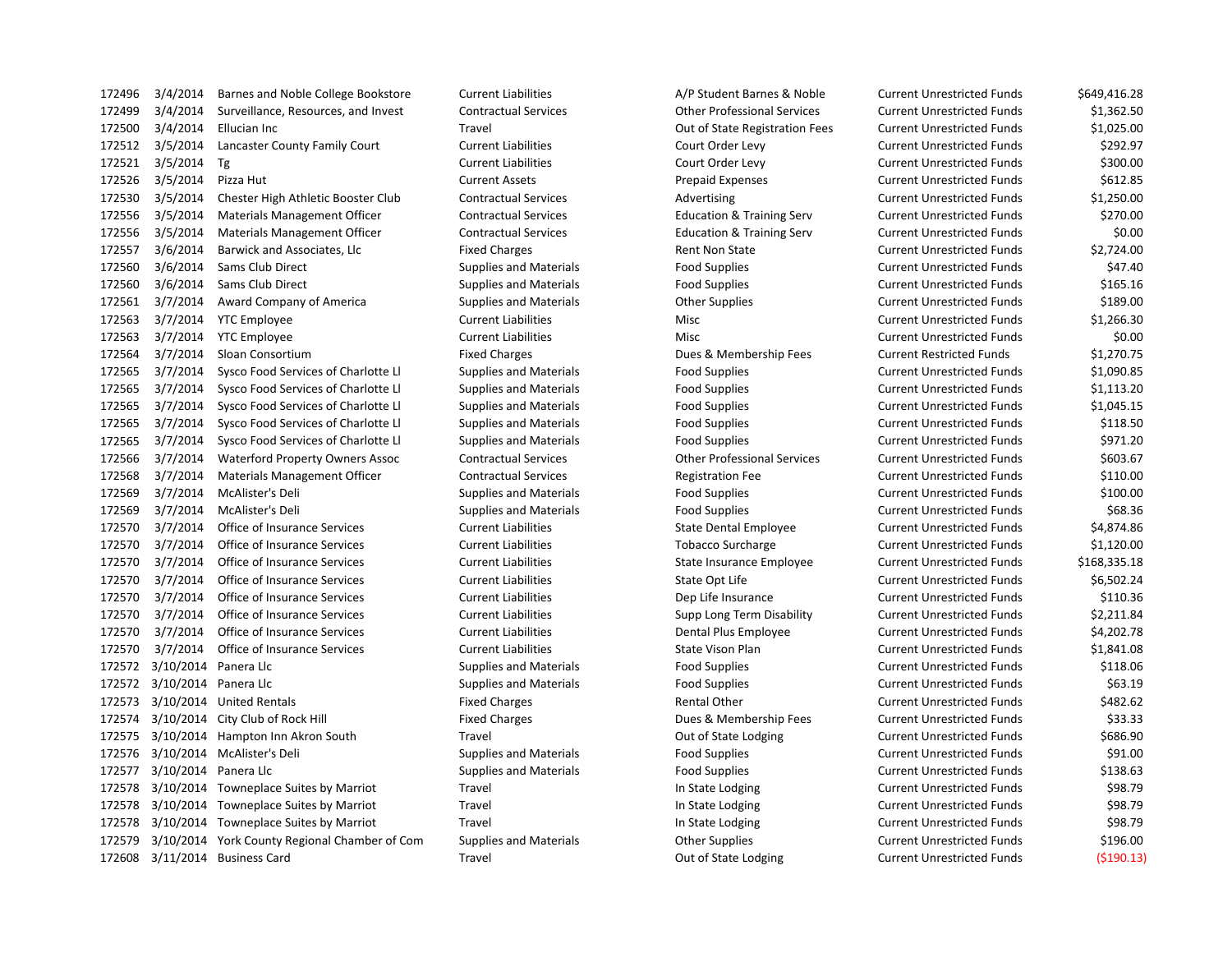172608 3/11/2014 Business Card Travel Travel Travel Current Unrestricted Funds \$110.88 172608 3/11/2014 Business Card Travel Travel Travel Current Unrestricted Funds S190.13 172608 3/11/2014 Business Card Contractual Services Other Contractual Services Current Unrestricted Funds \$657.76 172608 3/11/2014 Business Card Travel Travel Travel Current Unrestricted Funds S10.00 172608 3/11/2014 Business Card Travel Out of State Air Trans Current Unrestricted Funds \$50.00 172608 3/11/2014 Business Card Supplies and Materials Food Supplies Current Unrestricted Funds \$122.29 172608 3/11/2014 Business Card Supplies and Materials Food Supplies Current Unrestricted Funds \$18.95 172608 3/11/2014 Business Card Travel Travel Travel Current Unrestricted Funds \$137.35 172608 3/11/2014 Business Card Travel Travel Travel Current Unrestricted Funds \$125.35 172608 3/11/2014 Business Card Travel Out of State Other Trans Current Unrestricted Funds \$48.85 172608 3/11/2014 Business Card Travel Out of State Other Trans Current Unrestricted Funds \$34.40 172608 3/11/2014 Business Card Travel Travel Travel Current Unrestricted Funds S21.00 172609 3/11/2014 Carrier Corporation Supplies and Materials Maintenance Supplies Current Unrestricted Funds (\$1,302.95) 172609 3/11/2014 Carrier Corporation Supplies and Materials Maintenance Supplies Current Unrestricted Funds \$18.28 172609 3/11/2014 Carrier Corporation Supplies and Materials Maintenance Supplies Current Unrestricted Funds \$2,962.40 172609 3/11/2014 Carrier Corporation Supplies and Materials Maintenance Supplies Current Unrestricted Funds \$236.76 172611 3/11/2014 Chester Metropolitan District Contractual Services Utilities Current Unrestricted Funds \$204.26 172611 3/11/2014 Chester Metropolitan District Contractual Services Utilities Current Unrestricted Funds \$63.05 172612 3/11/2014 Kiwanis Club of Rock Hill Fixed Charges Fixed Charges Dues & Membership Fees Current Unrestricted Funds \$30.00 172612 3/11/2014 Kiwanis Club of Rock Hill Fixed Charges Fixed Charges Dues & Membership Fees Current Unrestricted Funds \$0.00 172613 3/11/2014 York Technical College Foundation Fixed Charges Rent Non State Current Unrestricted Funds \$1,666.66 172613 3/11/2014 York Technical College Foundation Fixed Charges Rent Non State Current Unrestricted Funds \$1,607.53 172613 3/11/2014 York Technical College Foundation Fixed Charges Rent Non State Current Unrestricted Funds \$3,082.37 172613 3/11/2014 York Technical College Foundation Fixed Charges Rent Non State Current Unrestricted Funds \$1,666.66 172617 3/12/2014 Act Compass/Esl Course Placement Se Contractual Services Other Professional Services Current Unrestricted Funds \$98.00 172617 3/12/2014 Act Compass/Esl Course Placement Se Contractual Services Other Professional Services Current Unrestricted Funds (\$8.00) 172617 3/12/2014 Act Compass/Esl Course Placement Se Contractual Services Other Professional Services Current Unrestricted Funds \$98.00 172618 3/12/2014 Advanced Door Systems Contractual Services General Repair Current Unrestricted Funds \$953.16 172619 3/12/2014 Joyce S. Baker Contractual Services Other Professional Services Current Unrestricted Funds \$150.00 172620 3/12/2014 Holiday Inn Express & Suites Travel In State Lodging Current Unrestricted Funds (\$0.01) 172620 3/12/2014 Holiday Inn Express & Suites Travel Travel In State Lodging Current Unrestricted Funds \$340.38 172621 3/12/2014 Jay's Lawn Maintenance Permanent Improvements Landscaping Current Unrestricted Funds \$200.00 172622 3/12/2014 Melanie Rowe Catering Supplies and Materials Food Supplies Food Supplies Current Unrestricted Funds \$3,100.00 172682 3/17/2014 Canon Solutions America Inc Fixed Charges Leased To Own Equip Current Unrestricted Funds \$1,325.94 172683 3/17/2014 Jacksons Kitchen Supplies and Materials Food Supplies Food Supplies Current Unrestricted Funds \$691.13 172683 3/17/2014 Jacksons Kitchen Supplies and Materials Food Supplies Current Unrestricted Funds \$1,406.15 172684 3/18/2014 Chester Rental Uniform Supplies and Materials Clothing Supplies Current Unrestricted Funds \$48.72 172684 3/18/2014 Chester Rental Uniform Current Liabilities Uniform Current Unrestricted Funds \$48.72 172686 3/18/2014 Academic Marketing Services Contractual Services Advertising Current Unrestricted Funds \$33,330.80 172686 3/18/2014 Academic Marketing Services Contractual Services Advertising Current Unrestricted Funds \$3,200.00 172686 3/18/2014 Academic Marketing Services Contractual Services Advertising Current Unrestricted Funds (\$4.80) 172687 3/18/2014 Act Compass/Esl Course Placement Se Contractual Services Other Professional Services Current Unrestricted Funds \$96.00 172688 3/18/2014 Atlanta Dental Supply Contractual Services General Repair Current Unrestricted Funds \$233.84 172689 3/18/2014 Baker and Taylor Current Library Books, Maps & Film Current Unrestricted Funds \$179.65 172690 3/18/2014 Beckman Coulter Supplies and Materials Education Supplies Current Unrestricted Funds \$1,302.00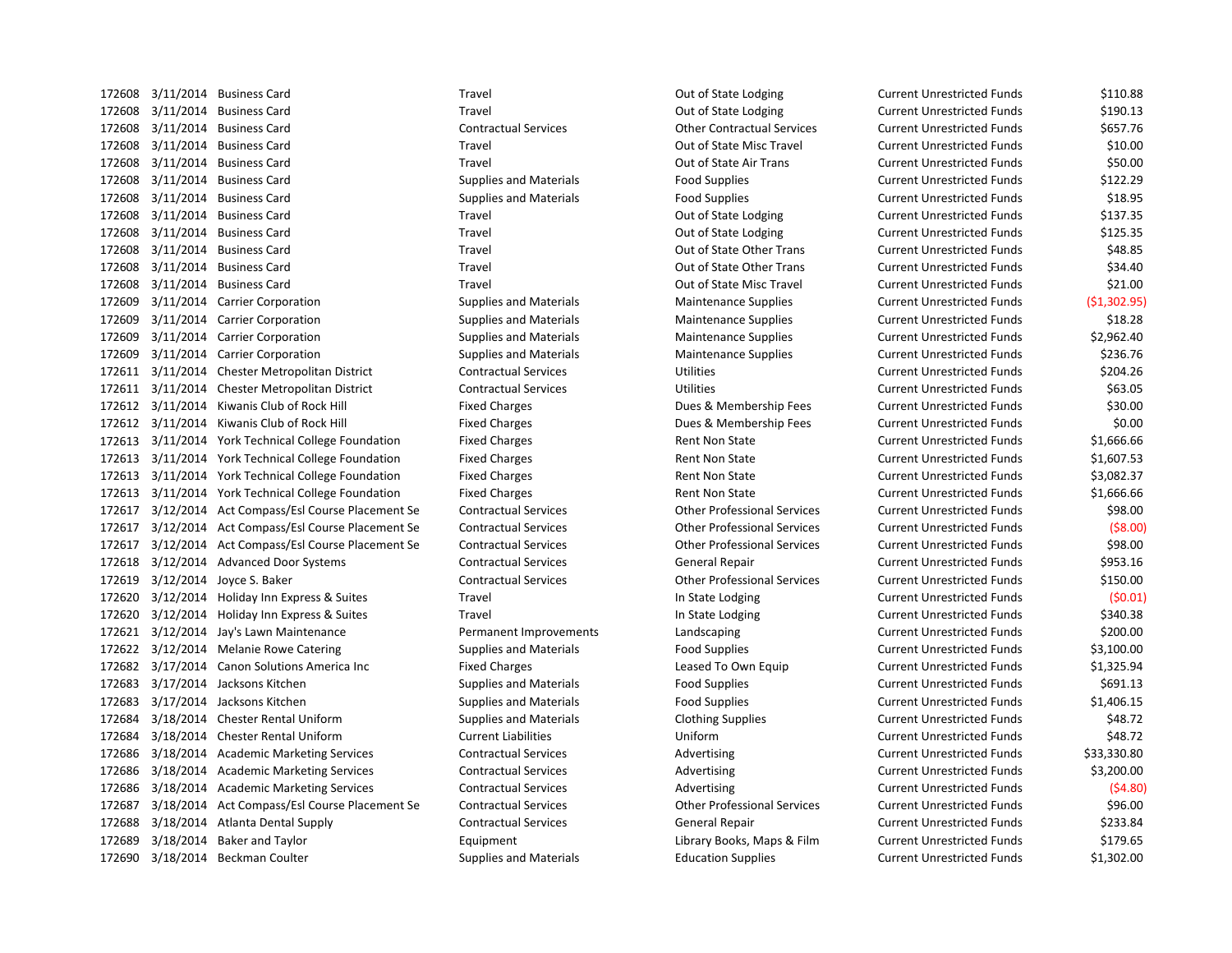| 172690 |           | 3/18/2014 Beckman Coulter                    | <b>Supplies and Materials</b> | <b>Education Supplies</b>            | Current Unrestricted Funds        | \$176.00   |
|--------|-----------|----------------------------------------------|-------------------------------|--------------------------------------|-----------------------------------|------------|
| 172690 |           | 3/18/2014 Beckman Coulter                    | <b>Supplies and Materials</b> | <b>Education Supplies</b>            | <b>Current Unrestricted Funds</b> | \$45.00    |
| 172690 |           | 3/18/2014 Beckman Coulter                    | <b>Supplies and Materials</b> | <b>Education Supplies</b>            | <b>Current Unrestricted Funds</b> | \$125.00   |
| 172690 |           | 3/18/2014 Beckman Coulter                    | <b>Supplies and Materials</b> | <b>Education Supplies</b>            | <b>Current Unrestricted Funds</b> | \$780.00   |
| 172691 |           | 3/18/2014 C C Dickson                        | <b>Contractual Services</b>   | General Repair                       | <b>Current Unrestricted Funds</b> | \$131.53   |
| 172692 |           | 3/18/2014 Canon Solutions America Inc        | <b>Fixed Charges</b>          | Leased To Own Equip                  | <b>Current Unrestricted Funds</b> | \$55.84    |
|        |           | 172692 3/18/2014 Canon Solutions America Inc | <b>Fixed Charges</b>          | Leased To Own Equip                  | <b>Current Unrestricted Funds</b> | \$617.28   |
| 172692 |           | 3/18/2014 Canon Solutions America Inc        | <b>Fixed Charges</b>          | Leased To Own Equip                  | <b>Current Unrestricted Funds</b> | \$66.60    |
| 172693 |           | 3/18/2014 City Electric Accounts - Sc        | <b>Contractual Services</b>   | General Repair                       | <b>Current Unrestricted Funds</b> | \$23.65    |
| 172693 |           | 3/18/2014 City Electric Accounts - Sc        | <b>Contractual Services</b>   | General Repair                       | <b>Current Unrestricted Funds</b> | \$106.47   |
| 172693 |           | 3/18/2014 City Electric Accounts - Sc        | <b>Contractual Services</b>   | <b>General Repair</b>                | <b>Current Unrestricted Funds</b> | \$131.69   |
| 172694 |           | 3/18/2014 Clegg's Termite & Pest Control     | <b>Contractual Services</b>   | <b>Other Contractual Services</b>    | <b>Current Unrestricted Funds</b> | \$36.00    |
| 172694 |           | 3/18/2014 Clegg's Termite & Pest Control     | <b>Contractual Services</b>   | <b>Other Contractual Services</b>    | <b>Current Unrestricted Funds</b> | \$48.00    |
| 172695 |           | 3/18/2014 Daikin Applied Americas, Inc       | <b>Contractual Services</b>   | <b>Other Contractual Services</b>    | <b>Current Unrestricted Funds</b> | \$1,240.00 |
| 172696 |           | 3/18/2014 Data Network Solutions Inc         | <b>Contractual Services</b>   | <b>Other Contractual Services</b>    | <b>Current Unrestricted Funds</b> | \$88.20    |
| 172696 |           | 3/18/2014 Data Network Solutions Inc         | <b>Contractual Services</b>   | <b>Other Contractual Services</b>    | <b>Current Unrestricted Funds</b> | \$115.20   |
| 172696 |           | 3/18/2014 Data Network Solutions Inc         | <b>Contractual Services</b>   | <b>Other Contractual Services</b>    | <b>Current Unrestricted Funds</b> | \$950.40   |
| 172696 |           | 3/18/2014 Data Network Solutions Inc         | <b>Contractual Services</b>   | <b>Other Contractual Services</b>    | <b>Current Unrestricted Funds</b> | \$93.60    |
| 172696 |           | 3/18/2014 Data Network Solutions Inc         | <b>Contractual Services</b>   | <b>Other Contractual Services</b>    | <b>Current Unrestricted Funds</b> | \$133.20   |
| 172696 |           | 3/18/2014 Data Network Solutions Inc         | <b>Contractual Services</b>   | <b>Other Contractual Services</b>    | <b>Current Unrestricted Funds</b> | \$93.60    |
| 172696 |           | 3/18/2014 Data Network Solutions Inc         | <b>Contractual Services</b>   | Data Processing Serv                 | <b>Current Unrestricted Funds</b> | \$132.30   |
| 172696 |           | 3/18/2014 Data Network Solutions Inc         | <b>Contractual Services</b>   | Data Processing Serv                 | <b>Current Unrestricted Funds</b> | \$172.80   |
| 172696 |           | 3/18/2014 Data Network Solutions Inc         | <b>Contractual Services</b>   | Data Processing Serv                 | <b>Current Unrestricted Funds</b> | \$1,425.60 |
| 172696 |           | 3/18/2014 Data Network Solutions Inc         | <b>Contractual Services</b>   | Data Processing Serv                 | <b>Current Unrestricted Funds</b> | \$140.40   |
| 172696 |           | 3/18/2014 Data Network Solutions Inc         | <b>Contractual Services</b>   | Data Processing Serv                 | <b>Current Unrestricted Funds</b> | \$199.80   |
|        |           | 172696 3/18/2014 Data Network Solutions Inc  | <b>Contractual Services</b>   | Data Processing Serv                 | <b>Current Unrestricted Funds</b> | \$140.40   |
| 172697 |           | 3/18/2014 Dolores G Vees                     | <b>Contractual Services</b>   | <b>Education &amp; Training Serv</b> | <b>Current Unrestricted Funds</b> | \$310.00   |
| 172698 |           | 3/18/2014 Education to Go                    | <b>Contractual Services</b>   | <b>Other Professional Services</b>   | <b>Current Unrestricted Funds</b> | \$715.00   |
| 172698 |           | 3/18/2014 Education to Go                    | <b>Contractual Services</b>   | <b>Other Professional Services</b>   | <b>Current Unrestricted Funds</b> | \$1,430.00 |
| 172698 |           | 3/18/2014 Education to Go                    | <b>Contractual Services</b>   | <b>Other Professional Services</b>   | <b>Current Unrestricted Funds</b> | \$130.00   |
| 172698 |           | 3/18/2014 Education to Go                    | <b>Contractual Services</b>   | <b>Other Professional Services</b>   | <b>Current Unrestricted Funds</b> | \$42.75    |
| 172699 |           | 3/18/2014 ESP Associates PA                  | Permanent Improvements        | Reimbursables                        | Master Plan                       | \$46.47    |
| 172699 |           | 3/18/2014 ESP Associates PA                  | Permanent Improvements        | Fees, Arch, Eng & Other              | Master Plan                       | \$1,580.00 |
| 172700 |           | 3/18/2014 Forklifts Unlimited                | <b>Contractual Services</b>   | <b>Other Professional Services</b>   | <b>Current Unrestricted Funds</b> | \$266.17   |
| 172701 |           | 3/18/2014 Fortune Academy Inc                | <b>Contractual Services</b>   | <b>Other Professional Services</b>   | <b>Current Unrestricted Funds</b> | \$117.00   |
| 172702 |           | 3/18/2014 Graybar Electric Co                | <b>Contractual Services</b>   | General Repair                       | <b>Current Unrestricted Funds</b> | \$125.19   |
| 172702 |           | 3/18/2014 Graybar Electric Co                | <b>Contractual Services</b>   | General Repair                       | <b>Current Unrestricted Funds</b> | \$51.36    |
| 172703 |           | 3/18/2014 Gruber Power Services              | <b>Contractual Services</b>   | <b>Other Professional Services</b>   | <b>Current Unrestricted Funds</b> | \$1,440.00 |
| 172703 |           | 3/18/2014 Gruber Power Services              | <b>Contractual Services</b>   | <b>Other Professional Services</b>   | <b>Current Unrestricted Funds</b> | \$1,440.00 |
| 172704 | 3/18/2014 | Interior Plantscapes Llc                     | <b>Contractual Services</b>   | <b>Other Contractual Services</b>    | <b>Current Unrestricted Funds</b> | \$268.00   |
| 172705 |           | 3/18/2014 Interstate Towing and Recovery     | <b>Contractual Services</b>   | <b>Other Professional Services</b>   | <b>Current Unrestricted Funds</b> | \$100.00   |
| 172706 |           | 3/18/2014 Jay's Lawn Maintenance             | Permanent Improvements        | Landscaping                          | <b>Current Unrestricted Funds</b> | \$200.00   |
| 172707 |           | 3/18/2014 Johnson Controls Inc               | <b>Supplies and Materials</b> | <b>Maintenance Supplies</b>          | <b>Current Unrestricted Funds</b> | \$473.22   |
|        |           | 172707 3/18/2014 Johnson Controls Inc        | <b>Contractual Services</b>   | <b>Other Professional Services</b>   | <b>Current Unrestricted Funds</b> | \$579.00   |
|        |           | 172708 3/18/2014 Keck and Wood, Inc          | Permanent Improvements        | Fees, Arch, Eng & Other              | Master Plan                       | \$900.00   |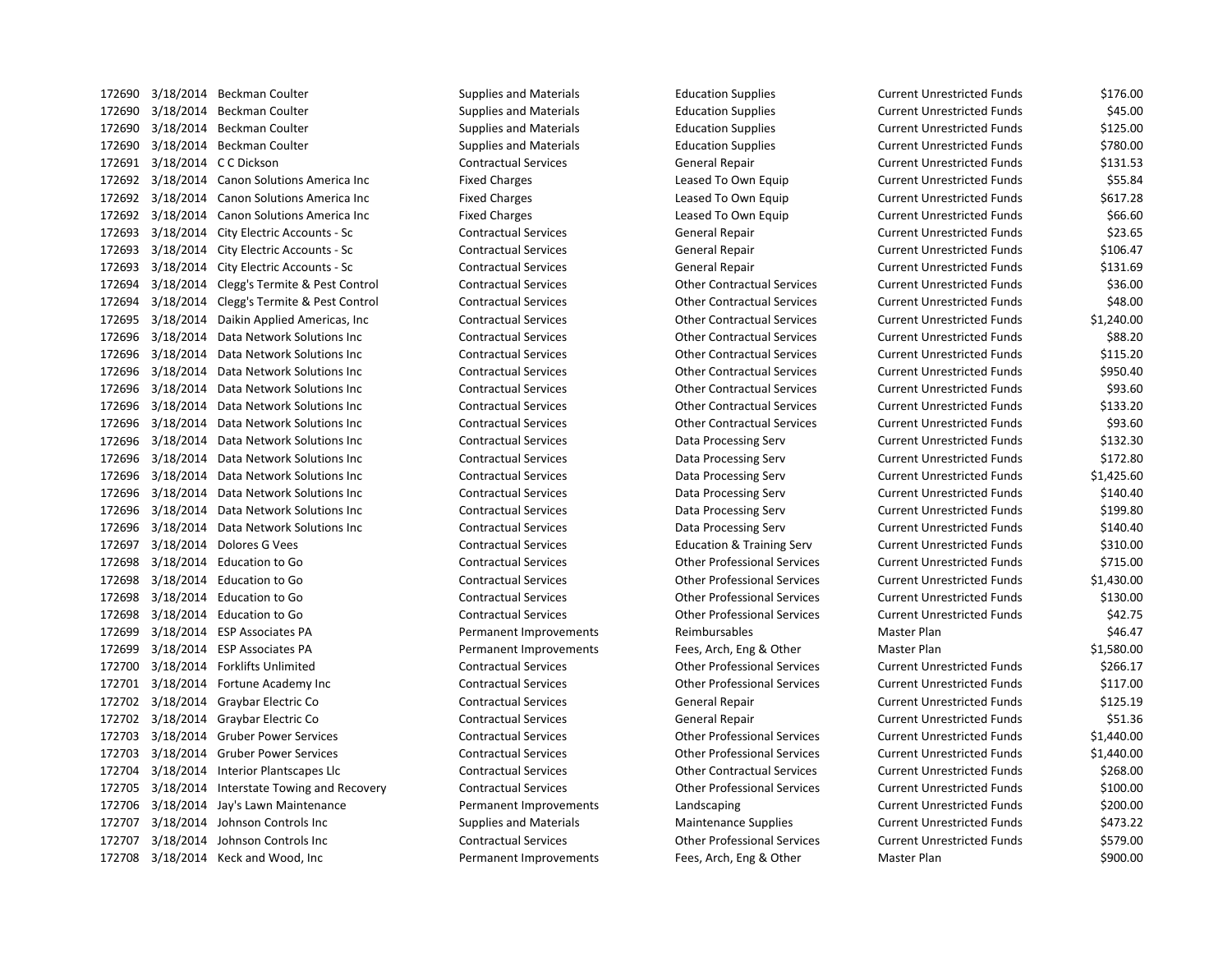| 172708 |                            | 3/18/2014 Keck and Wood, Inc                       | Permanent Improvements        | Fees, Arch, Eng & Other            | Master Plan                       | \$3,250.00  |
|--------|----------------------------|----------------------------------------------------|-------------------------------|------------------------------------|-----------------------------------|-------------|
| 172708 |                            | 3/18/2014 Keck and Wood, Inc                       | Permanent Improvements        | Fees, Arch, Eng & Other            | Master Plan                       | \$412.00    |
| 172708 |                            | 3/18/2014 Keck and Wood, Inc                       | Permanent Improvements        | Fees, Arch, Eng & Other            | Master Plan                       | \$3,868.50  |
|        | 172709 3/18/2014 Kone Inc  |                                                    | <b>Contractual Services</b>   | <b>Other Contractual Services</b>  | <b>Current Unrestricted Funds</b> | \$440.00    |
|        |                            | 172710 3/18/2014 LCI-LINEBURGER CONSTRUCTION INC   | Permanent Improvements        | Other Permanent Imp                | Master Plan                       | \$30,419.00 |
|        |                            | 172711 3/18/2014 Love Security Services Inc        | <b>Contractual Services</b>   | <b>Other Contractual Services</b>  | <b>Current Unrestricted Funds</b> | \$415.80    |
|        |                            | 172711 3/18/2014 Love Security Services Inc        | <b>Contractual Services</b>   | <b>Other Contractual Services</b>  | <b>Current Unrestricted Funds</b> | \$345.60    |
|        |                            | 172711 3/18/2014 Love Security Services Inc        | <b>Contractual Services</b>   | <b>Other Contractual Services</b>  | <b>Current Unrestricted Funds</b> | \$432.00    |
|        |                            | 172711 3/18/2014 Love Security Services Inc        | <b>Contractual Services</b>   | <b>Other Contractual Services</b>  | <b>Current Unrestricted Funds</b> | \$567.00    |
|        |                            | 172712 3/18/2014 Lowes Home Centers                | <b>Contractual Services</b>   | General Repair                     | <b>Current Unrestricted Funds</b> | \$420.75    |
|        |                            | 172713 3/18/2014 McVeigh & Mangum Engineering, Inc | Permanent Improvements        | Fees, Arch, Eng & Other            | <b>County Projects</b>            | \$375.00    |
| 172714 |                            | 3/18/2014 Nation Ford High School Athletic Bo      | <b>Contractual Services</b>   | Advertising                        | <b>Current Unrestricted Funds</b> | \$300.00    |
| 172714 |                            | 3/18/2014 Nation Ford High School Athletic Bo      | <b>Contractual Services</b>   | Advertising                        | <b>Current Unrestricted Funds</b> | \$1,250.00  |
|        |                            | 172715 3/18/2014 Record Storage Systems            | <b>Contractual Services</b>   | Data Processing Serv               | <b>Current Unrestricted Funds</b> | \$155.70    |
|        |                            | 172715 3/18/2014 Record Storage Systems            | <b>Contractual Services</b>   | Data Processing Serv               | <b>Current Unrestricted Funds</b> | \$150.90    |
|        |                            | 172716 3/18/2014 Sign Techniques                   | <b>Contractual Services</b>   | <b>Other Professional Services</b> | <b>Current Unrestricted Funds</b> | \$107.54    |
|        | 172717 3/18/2014 Snipes    |                                                    | <b>Supplies and Materials</b> | Janitorial Supplies                | <b>Current Unrestricted Funds</b> | \$330.84    |
|        | 172718 3/18/2014 Staffmark |                                                    | <b>Contractual Services</b>   | <b>Other Professional Services</b> | <b>Current Unrestricted Funds</b> | \$204.32    |
|        | 172718 3/18/2014 Staffmark |                                                    | <b>Contractual Services</b>   | <b>Other Contractual Services</b>  | <b>Current Unrestricted Funds</b> | \$1,308.32  |
|        |                            | 172719 3/18/2014 Strategic Resource Connection     | <b>Contractual Services</b>   | <b>Other Professional Services</b> | <b>Current Unrestricted Funds</b> | \$2,000.00  |
|        |                            | 172719 3/18/2014 Strategic Resource Connection     | <b>Contractual Services</b>   | <b>Other Professional Services</b> | <b>Current Unrestricted Funds</b> | \$2,000.00  |
| 172720 |                            | 3/18/2014 U Save Auto Rental                       | Travel                        | Travel                             | <b>Current Unrestricted Funds</b> | \$584.73    |
|        |                            | 172721 3/18/2014 Unified Av Systems                | <b>Contractual Services</b>   | <b>Other Professional Services</b> | <b>Current Restricted Funds</b>   | \$0.01      |
|        |                            | 172721 3/18/2014 Unified Av Systems                | <b>Contractual Services</b>   | <b>Other Professional Services</b> | <b>Current Restricted Funds</b>   | \$844.35    |
|        |                            | 172721 3/18/2014 Unified Av Systems                | <b>Contractual Services</b>   | <b>Other Professional Services</b> | <b>Current Restricted Funds</b>   | \$377.00    |
|        |                            | 172721 3/18/2014 Unified Av Systems                | <b>Contractual Services</b>   | <b>Other Professional Services</b> | <b>Current Restricted Funds</b>   | \$499.90    |
|        |                            | 172721 3/18/2014 Unified Av Systems                | <b>Contractual Services</b>   | <b>Other Professional Services</b> | <b>Current Restricted Funds</b>   | \$1,062.98  |
|        |                            | 172721 3/18/2014 Unified Av Systems                | <b>Contractual Services</b>   | <b>Other Professional Services</b> | <b>Current Restricted Funds</b>   | \$295.00    |
|        |                            | 172721 3/18/2014 Unified Av Systems                | <b>Contractual Services</b>   | <b>Other Professional Services</b> | <b>Current Restricted Funds</b>   | \$80.52     |
|        |                            | 172721 3/18/2014 Unified Av Systems                | <b>Contractual Services</b>   | <b>Other Professional Services</b> | <b>Current Restricted Funds</b>   | \$243.60    |
|        |                            | 172721 3/18/2014 Unified Av Systems                | <b>Contractual Services</b>   | <b>Other Professional Services</b> | <b>Current Restricted Funds</b>   | \$779.00    |
|        |                            | 172721 3/18/2014 Unified Av Systems                | <b>Contractual Services</b>   | <b>Other Professional Services</b> | <b>Current Restricted Funds</b>   | \$291.00    |
| 172721 |                            | 3/18/2014 Unified Av Systems                       | <b>Contractual Services</b>   | <b>Other Professional Services</b> | <b>Current Restricted Funds</b>   | \$82.44     |
| 172721 |                            | 3/18/2014 Unified Av Systems                       | <b>Contractual Services</b>   | <b>Other Professional Services</b> | <b>Current Restricted Funds</b>   | \$127.60    |
| 172721 |                            | 3/18/2014 Unified Av Systems                       | <b>Contractual Services</b>   | <b>Other Professional Services</b> | <b>Current Restricted Funds</b>   | \$230.00    |
| 172721 |                            | 3/18/2014 Unified Av Systems                       | <b>Contractual Services</b>   | <b>Other Professional Services</b> | <b>Current Restricted Funds</b>   | \$285.00    |
| 172721 |                            | 3/18/2014 Unified Av Systems                       | <b>Contractual Services</b>   | <b>Other Professional Services</b> | <b>Current Restricted Funds</b>   | \$500.00    |
|        |                            | 172721 3/18/2014 Unified Av Systems                | <b>Contractual Services</b>   | <b>Other Professional Services</b> | <b>Current Restricted Funds</b>   | \$2,280.00  |
| 172721 |                            | 3/18/2014 Unified Av Systems                       | <b>Contractual Services</b>   | <b>Other Professional Services</b> | <b>Current Restricted Funds</b>   | \$400.00    |
|        |                            | 172722 3/18/2014 Unifirst Corporation              | <b>Contractual Services</b>   | <b>Other Professional Services</b> | <b>Current Unrestricted Funds</b> | \$66.56     |
|        |                            | 172723 3/18/2014 USCIS SAVE PROGRAM                | <b>Supplies and Materials</b> | <b>Education Supplies</b>          | <b>Current Unrestricted Funds</b> | \$25.00     |
| 172724 |                            | 3/18/2014 W Square Advertising                     | <b>Contractual Services</b>   | Advertising                        | <b>Current Unrestricted Funds</b> | \$1,912.75  |
|        |                            | 172725 3/18/2014 Watson Tate Savory Architects Inc | Permanent Improvements        | Fees, Arch, Eng & Other            | Master Plan                       | \$6,750.00  |
|        |                            | 172725 3/18/2014 Watson Tate Savory Architects Inc | Permanent Improvements        | Reimbursables                      | Master Plan                       | \$8.38      |
|        |                            | 172726 3/18/2014 Woolpert Inc.                     | Permanent Improvements        | Fees, Arch, Eng & Other            | Master Plan                       | \$7,585.00  |

| laster Plan               | \$3,250.00  |
|---------------------------|-------------|
| laster Plan               | \$412.00    |
| laster Plan               | \$3,868.50  |
| urrent Unrestricted Funds | \$440.00    |
| laster Plan               | \$30,419.00 |
| urrent Unrestricted Funds | \$415.80    |
| urrent Unrestricted Funds | \$345.60    |
| urrent Unrestricted Funds | \$432.00    |
| urrent Unrestricted Funds | \$567.00    |
| urrent Unrestricted Funds | \$420.75    |
| ounty Projects            | \$375.00    |
| urrent Unrestricted Funds | \$300.00    |
| urrent Unrestricted Funds | \$1,250.00  |
| urrent Unrestricted Funds | \$155.70    |
| urrent Unrestricted Funds | \$150.90    |
| urrent Unrestricted Funds | \$107.54    |
| urrent Unrestricted Funds | \$330.84    |
| urrent Unrestricted Funds | \$204.32    |
| urrent Unrestricted Funds | \$1,308.32  |
| urrent Unrestricted Funds | \$2,000.00  |
| urrent Unrestricted Funds | \$2,000.00  |
| urrent Unrestricted Funds | \$584.73    |
| urrent Restricted Funds   | \$0.01      |
| urrent Restricted Funds   | \$844.35    |
| urrent Restricted Funds   | \$377.00    |
| urrent Restricted Funds   | \$499.90    |
| urrent Restricted Funds   | \$1,062.98  |
| urrent Restricted Funds   | \$295.00    |
| urrent Restricted Funds   | \$80.52     |
| urrent Restricted Funds   | \$243.60    |
| urrent Restricted Funds   | \$779.00    |
| urrent Restricted Funds   | \$291.00    |
| urrent Restricted Funds   | \$82.44     |
| urrent Restricted Funds   | \$127.60    |
| urrent Restricted Funds   | \$230.00    |
| urrent Restricted Funds   | \$285.00    |
| urrent Restricted Funds   | \$500.00    |
| urrent Restricted Funds   | \$2,280.00  |
| urrent Restricted Funds   | \$400.00    |
| urrent Unrestricted Funds | \$66.56     |
| urrent Unrestricted Funds | \$25.00     |
| urrent Unrestricted Funds | \$1,912.75  |
| laster Plan               | \$6,750.00  |
| laster Plan               | \$8.38      |
| laster Plan               | \$7 585.00  |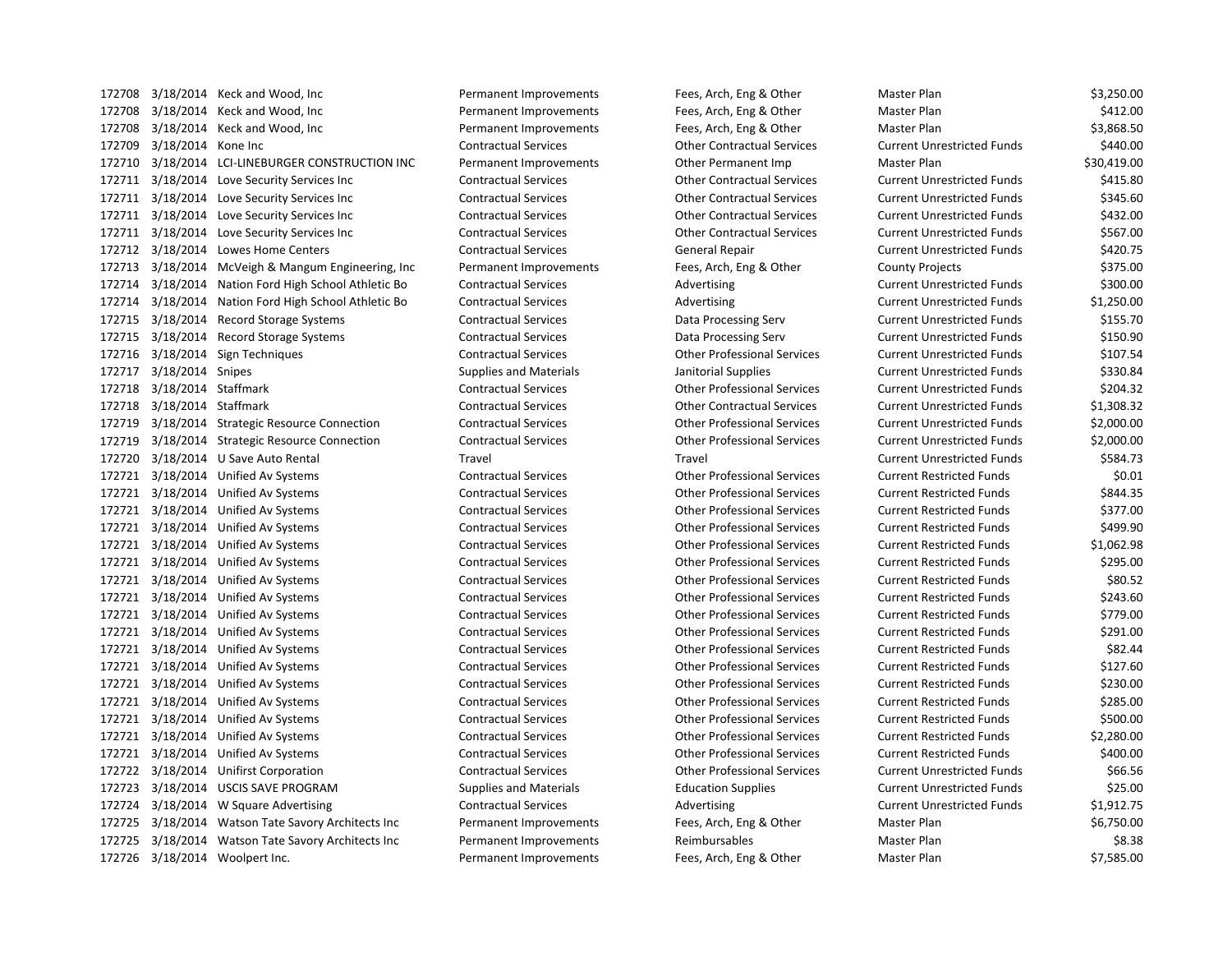| 172727 |                 | 3/18/2014 S C State Board for Tech and Comp E        | <b>Current Liabilities</b>    | Unemployment Tax Matching          | <b>Current Unrestricted Funds</b> | \$44,870.39  |
|--------|-----------------|------------------------------------------------------|-------------------------------|------------------------------------|-----------------------------------|--------------|
| 172728 |                 | 3/19/2014 Charlotte Business Journal                 | <b>Contractual Services</b>   | Advertising                        | <b>Current Unrestricted Funds</b> | \$2,287.00   |
| 172729 |                 | 3/19/2014 Accreditation Review Committee on E        | <b>Fixed Charges</b>          | Dues & Membership Fees             | <b>Current Unrestricted Funds</b> | \$1,500.00   |
|        |                 | 172732 3/19/2014 Carolinas Agc                       | <b>Contractual Services</b>   | <b>Other Professional Services</b> | <b>Current Unrestricted Funds</b> | \$299.00     |
| 172733 |                 | 3/19/2014 Chester Rental Uniform                     | <b>Supplies and Materials</b> | <b>Clothing Supplies</b>           | <b>Current Unrestricted Funds</b> | \$48.72      |
| 172733 |                 | 3/19/2014 Chester Rental Uniform                     | <b>Current Liabilities</b>    | Uniform                            | <b>Current Unrestricted Funds</b> | \$48.72      |
|        |                 | 172735 3/19/2014 Corporation for a Skilled Workforce | <b>Fixed Charges</b>          | Dues & Membership Fees             | <b>Current Unrestricted Funds</b> | \$1,500.00   |
| 172742 |                 | 3/20/2014 Service Plus South Inc                     | <b>Contractual Services</b>   | General Repair                     | <b>Current Unrestricted Funds</b> | \$1,985.66   |
| 172743 |                 | 3/21/2014 Reserve Account                            | <b>Supplies and Materials</b> | Postage                            | <b>Current Unrestricted Funds</b> | \$6,000.00   |
| 172744 |                 | 3/21/2014 S C State Board for Tech and Comp E        | <b>Benefits</b>               | Worker's Compensation Ins          | <b>Current Unrestricted Funds</b> | \$5,247.00   |
| 172744 |                 | 3/21/2014 S C State Board for Tech and Comp E        | <b>Current Liabilities</b>    | Worker's Comp Matching             | <b>Current Unrestricted Funds</b> | \$154,401.00 |
| 172745 |                 | 3/21/2014 American Airlines                          | Travel                        | Out of State Air Trans             | <b>Current Unrestricted Funds</b> | \$678.50     |
|        |                 | 172745 3/21/2014 American Airlines                   | Travel                        | Out of State Air Trans             | <b>Current Unrestricted Funds</b> | \$512.50     |
| 172745 |                 | 3/21/2014 American Airlines                          | Travel                        | Out of State Air Trans             | <b>Current Unrestricted Funds</b> | \$512.50     |
|        |                 | 172745 3/21/2014 American Airlines                   | Travel                        | Out of State Air Trans             | <b>Current Unrestricted Funds</b> | \$408.00     |
| 172746 |                 | 3/21/2014 Bank of America                            | <b>Current Liabilities</b>    | A/P Bank of America                | <b>Current Unrestricted Funds</b> | \$163,837.78 |
| 172747 |                 | 3/21/2014 Barnes and Noble College Bookstore         | <b>Current Liabilities</b>    | A/P CE Students Barnes & Noble     | <b>Current Unrestricted Funds</b> | \$3,549.18   |
| 172747 |                 | 3/21/2014 Barnes and Noble College Bookstore         | <b>Current Liabilities</b>    | A/P CE Students Barnes & Noble     | <b>Current Unrestricted Funds</b> | \$254.38     |
| 172748 |                 | 3/21/2014 Barnes and Noble College Bookstore         | <b>Current Liabilities</b>    | A/P College Barnes & Noble         | <b>Current Unrestricted Funds</b> | \$12.80      |
| 172748 |                 | 3/21/2014 Barnes and Noble College Bookstore         | <b>Current Liabilities</b>    | A/P College Barnes & Noble         | <b>Current Unrestricted Funds</b> | \$792.20     |
| 172748 |                 | 3/21/2014 Barnes and Noble College Bookstore         | <b>Current Liabilities</b>    | A/P College Barnes & Noble         | <b>Current Unrestricted Funds</b> | \$911.18     |
| 172749 |                 | 3/21/2014 City Club of Rock Hill                     | <b>Fixed Charges</b>          | Dues & Membership Fees             | <b>Current Unrestricted Funds</b> | \$58.33      |
| 172750 |                 | 3/21/2014 McAlister's Deli                           | <b>Supplies and Materials</b> | <b>Food Supplies</b>               | <b>Current Unrestricted Funds</b> | \$117.76     |
| 172751 |                 | 3/21/2014 York County Regional Chamber of Com        | <b>Supplies and Materials</b> | <b>Food Supplies</b>               | <b>Current Unrestricted Funds</b> | \$100.00     |
| 172771 |                 | 3/26/2014 Adams Outdoor Advertising of Nc            | <b>Contractual Services</b>   | Advertising                        | <b>Current Unrestricted Funds</b> | \$1,500.00   |
|        |                 | 172772 3/26/2014 Airgas Usa, Llc                     | <b>Supplies and Materials</b> | <b>Education Supplies</b>          | <b>Current Unrestricted Funds</b> | \$163.31     |
|        |                 | 172772 3/26/2014 Airgas Usa, Llc                     | <b>Supplies and Materials</b> | <b>Education Supplies</b>          | <b>Current Unrestricted Funds</b> | \$40.26      |
| 172772 |                 | 3/26/2014 Airgas Usa, Llc                            | <b>Supplies and Materials</b> | <b>Education Supplies</b>          | <b>Current Unrestricted Funds</b> | \$339.52     |
|        |                 | 172772 3/26/2014 Airgas Usa, Llc                     | <b>Supplies and Materials</b> | <b>Education Supplies</b>          | <b>Current Unrestricted Funds</b> | \$1,354.06   |
|        |                 | 172772 3/26/2014 Airgas Usa, Llc                     | <b>Supplies and Materials</b> | <b>Education Supplies</b>          | <b>Current Unrestricted Funds</b> | \$276.92     |
|        |                 | 172772 3/26/2014 Airgas Usa, Llc                     | <b>Supplies and Materials</b> | <b>Education Supplies</b>          | <b>Current Unrestricted Funds</b> | \$1,190.54   |
|        |                 | 172772 3/26/2014 Airgas Usa, Llc                     | <b>Supplies and Materials</b> | <b>Education Supplies</b>          | <b>Current Unrestricted Funds</b> | \$249.85     |
| 172772 |                 | 3/26/2014 Airgas Usa, Llc                            | <b>Supplies and Materials</b> | <b>Education Supplies</b>          | <b>Current Unrestricted Funds</b> | \$521.43     |
| 172773 | 3/26/2014 Alsco |                                                      | <b>Supplies and Materials</b> | <b>Major Supplies</b>              | <b>Current Unrestricted Funds</b> | \$657.86     |
| 172774 |                 | 3/26/2014 Anderson Stamp and Engraving               | <b>Supplies and Materials</b> | <b>Other Supplies</b>              | <b>Current Unrestricted Funds</b> | \$59.36      |
| 172775 |                 | 3/26/2014 Atlanta Dental Supply                      | <b>Contractual Services</b>   | <b>General Repair</b>              | <b>Current Unrestricted Funds</b> | \$270.84     |
| 172776 |                 | 3/26/2014 Joyce S. Baker                             | <b>Contractual Services</b>   | <b>Other Professional Services</b> | <b>Current Unrestricted Funds</b> | \$150.00     |
| 172777 |                 | 3/26/2014 Baker and Taylor                           | Equipment                     | Library Books, Maps & Film         | <b>Current Unrestricted Funds</b> | \$192.43     |
| 172777 |                 | 3/26/2014 Baker and Taylor                           | Equipment                     | Library Books, Maps & Film         | <b>Current Unrestricted Funds</b> | \$293.65     |
| 172777 | 3/26/2014       | Baker and Taylor                                     | Equipment                     | Library Books, Maps & Film         | <b>Current Unrestricted Funds</b> | \$123.30     |
| 172777 | 3/26/2014       | <b>Baker and Taylor</b>                              | Equipment                     | Library Books, Maps & Film         | <b>Current Unrestricted Funds</b> | \$16.29      |
| 172777 | 3/26/2014       | Baker and Taylor                                     | Equipment                     | Library Books, Maps & Film         | <b>Current Unrestricted Funds</b> | \$98.33      |
| 172777 |                 | 3/26/2014 Baker and Taylor                           | Equipment                     | Library Books, Maps & Film         | <b>Current Unrestricted Funds</b> | \$394.22     |
|        |                 | 172777 3/26/2014 Baker and Taylor                    | Equipment                     | Library Books, Maps & Film         | <b>Current Unrestricted Funds</b> | \$186.74     |
|        |                 | 172777 3/26/2014 Baker and Taylor                    | Equipment                     | Library Books, Maps & Film         | Current Unrestricted Funds        | \$618.56     |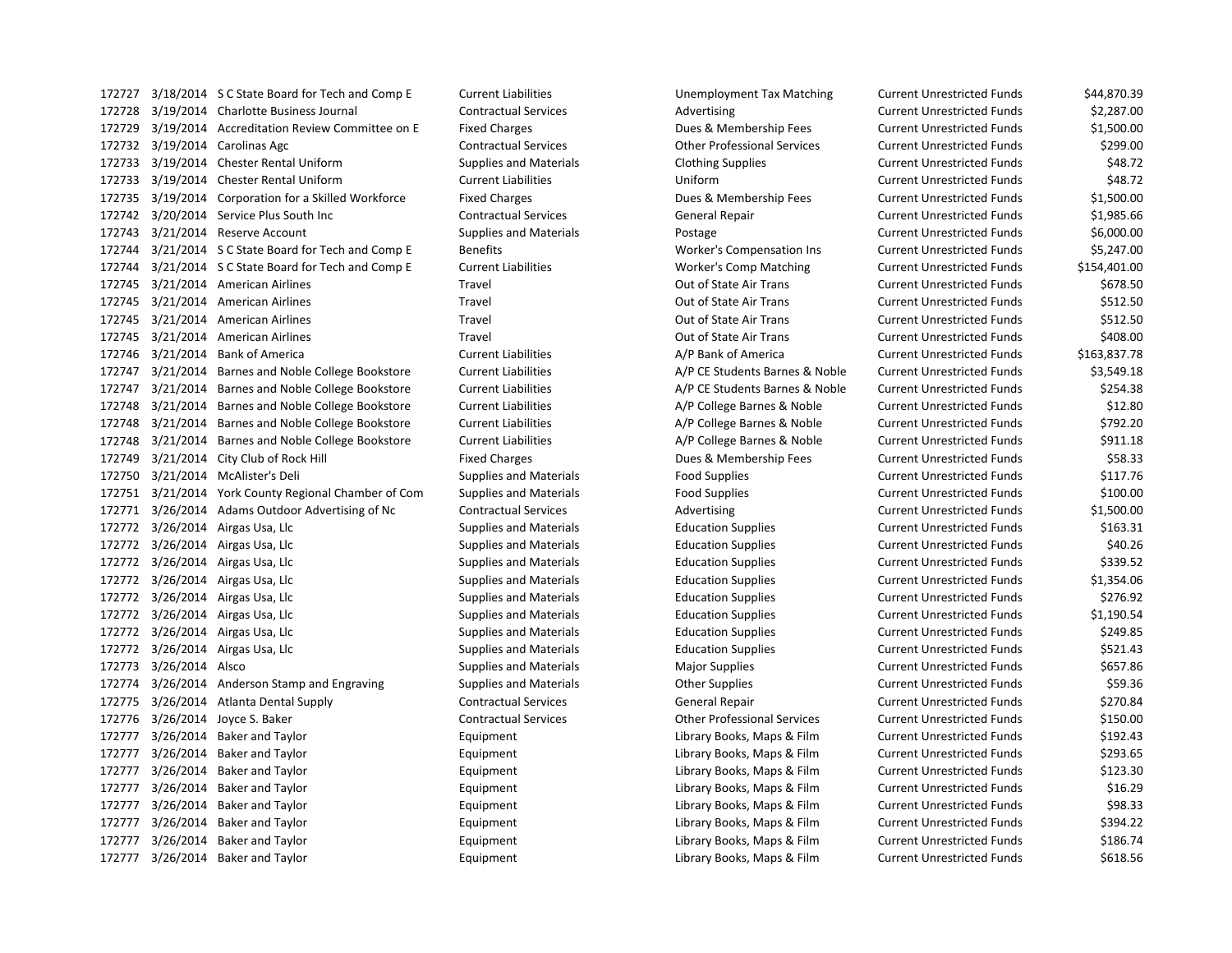| 172777 | 3/26/2014 Baker and Taylor              | Equipment                     | Library Books, Maps & Film           | <b>Current Unrestricted Funds</b> | \$98.05    |
|--------|-----------------------------------------|-------------------------------|--------------------------------------|-----------------------------------|------------|
| 172777 | 3/26/2014 Baker and Taylor              | Equipment                     | Library Books, Maps & Film           | <b>Current Unrestricted Funds</b> | \$18.18    |
| 172777 | 3/26/2014 Baker and Taylor              | Equipment                     | Library Books, Maps & Film           | <b>Current Unrestricted Funds</b> | \$287.38   |
| 172778 | 3/26/2014 Burgess Sales & Supply        | <b>Contractual Services</b>   | General Repair                       | <b>Current Unrestricted Funds</b> | \$323.36   |
| 172779 | 3/26/2014 C C Dickson                   | <b>Contractual Services</b>   | General Repair                       | <b>Current Unrestricted Funds</b> | \$24.48    |
| 172779 | 3/26/2014 C C Dickson                   | <b>Contractual Services</b>   | General Repair                       | <b>Current Unrestricted Funds</b> | \$410.89   |
| 172779 | 3/26/2014 C C Dickson                   | <b>Contractual Services</b>   | General Repair                       | <b>Current Unrestricted Funds</b> | \$74.19    |
| 172780 | 3/26/2014 Canon Solutions America Inc   | <b>Supplies and Materials</b> | <b>Photocopy Supplies</b>            | <b>Current Restricted Funds</b>   | \$30.87    |
| 172780 | 3/26/2014 Canon Solutions America Inc   | <b>Supplies and Materials</b> | <b>Photocopy Supplies</b>            | <b>Current Unrestricted Funds</b> | \$109.12   |
| 172780 | 3/26/2014 Canon Solutions America Inc   | <b>Supplies and Materials</b> | <b>Photocopy Supplies</b>            | <b>Current Unrestricted Funds</b> | \$248.12   |
| 172781 | 3/26/2014 Canteen Vending               | <b>Supplies and Materials</b> | <b>Food Supplies</b>                 | <b>Current Unrestricted Funds</b> | \$340.32   |
| 172781 | 3/26/2014 Canteen Vending               | <b>Supplies and Materials</b> | <b>Food Supplies</b>                 | <b>Current Unrestricted Funds</b> | \$495.68   |
| 172782 | 3/26/2014 Catering Affairs              | <b>Supplies and Materials</b> | <b>Food Supplies</b>                 | <b>Current Unrestricted Funds</b> | \$1,332.70 |
| 172783 | 3/26/2014 Channing L Bete Company       | <b>Supplies and Materials</b> | <b>Education Supplies</b>            | <b>Current Unrestricted Funds</b> | \$66.47    |
| 172783 | 3/26/2014 Channing L Bete Company       | <b>Supplies and Materials</b> | <b>Education Supplies</b>            | <b>Current Unrestricted Funds</b> | \$382.50   |
| 172783 | 3/26/2014 Channing L Bete Company       | <b>Supplies and Materials</b> | <b>Education Supplies</b>            | <b>Current Unrestricted Funds</b> | \$382.50   |
| 172783 | 3/26/2014 Channing L Bete Company       | <b>Supplies and Materials</b> | <b>Education Supplies</b>            | <b>Current Unrestricted Funds</b> | \$382.50   |
| 172783 | 3/26/2014 Channing L Bete Company       | <b>Supplies and Materials</b> | <b>Education Supplies</b>            | <b>Current Unrestricted Funds</b> | \$382.50   |
| 172783 | 3/26/2014 Channing L Bete Company       | <b>Supplies and Materials</b> | <b>Education Supplies</b>            | <b>Current Unrestricted Funds</b> | \$382.50   |
| 172783 | 3/26/2014 Channing L Bete Company       | <b>Supplies and Materials</b> | <b>Education Supplies</b>            | <b>Current Unrestricted Funds</b> | \$382.50   |
| 172783 | 3/26/2014 Channing L Bete Company       | <b>Supplies and Materials</b> | <b>Education Supplies</b>            | <b>Current Unrestricted Funds</b> | \$312.00   |
| 172783 | 3/26/2014 Channing L Bete Company       | <b>Supplies and Materials</b> | <b>Education Supplies</b>            | <b>Current Unrestricted Funds</b> | \$382.50   |
| 172783 | 3/26/2014 Channing L Bete Company       | <b>Supplies and Materials</b> | <b>Education Supplies</b>            | <b>Current Unrestricted Funds</b> | \$312.00   |
| 172783 | 3/26/2014 Channing L Bete Company       | <b>Supplies and Materials</b> | <b>Education Supplies</b>            | <b>Current Unrestricted Funds</b> | \$382.50   |
| 172783 | 3/26/2014 Channing L Bete Company       | <b>Supplies and Materials</b> | <b>Education Supplies</b>            | <b>Current Unrestricted Funds</b> | \$459.00   |
| 172784 | 3/26/2014 City of Rock Hill             | <b>Supplies and Materials</b> | Fuel                                 | <b>Current Unrestricted Funds</b> | \$1,198.22 |
| 172784 | 3/26/2014 City of Rock Hill             | <b>Supplies and Materials</b> | Fuel                                 | <b>Current Unrestricted Funds</b> | \$712.41   |
| 172785 | 3/26/2014 Comporium Communications      | Permanent Improvements        | Other Permanent Imp                  | Master Plan                       | \$7,780.05 |
| 172786 | 3/26/2014 Cox's Rock Hill Inc           | <b>Contractual Services</b>   | <b>Other Professional Services</b>   | <b>Current Unrestricted Funds</b> | \$1,060.00 |
| 172787 | 3/26/2014 Criterion Pictures Usa        | <b>Supplies and Materials</b> | <b>Education Supplies</b>            | <b>Current Unrestricted Funds</b> | \$150.00   |
| 172788 | 3/26/2014 Crossroads Environmental, LLC | <b>Contractual Services</b>   | <b>Other Professional Services</b>   | <b>County Projects</b>            | \$400.00   |
| 172789 | 3/26/2014 Dade Paper and Bag Co         | <b>Supplies and Materials</b> | Janitorial Supplies                  | <b>Current Unrestricted Funds</b> | \$917.53   |
| 172789 | 3/26/2014 Dade Paper and Bag Co         | Supplies and Materials        | Janitorial Supplies                  | <b>Current Unrestricted Funds</b> | \$627.02   |
| 172790 | 3/26/2014 Davis & Floyd, Inc.           | Permanent Improvements        | Fees, Arch, Eng & Other              | <b>Unexpended Plant</b>           | \$4,182.00 |
| 172791 | 3/26/2014 Dell Computer Corporation     | <b>Supplies and Materials</b> | <b>Education Supplies</b>            | <b>Current Restricted Funds</b>   | \$45.48    |
| 172791 | 3/26/2014 Dell Computer Corporation     | <b>Supplies and Materials</b> | <b>Education Supplies</b>            | <b>Current Restricted Funds</b>   | \$239.98   |
| 172792 | 3/26/2014 Dolores G Vees                | <b>Contractual Services</b>   | <b>Education &amp; Training Serv</b> | <b>Current Unrestricted Funds</b> | \$1,260.00 |
| 172793 | 3/26/2014 Drums Tire & Battery Service  | <b>Contractual Services</b>   | General Repair                       | <b>Current Unrestricted Funds</b> | \$114.00   |
| 172794 | 3/26/2014 Education to Go               | <b>Contractual Services</b>   | <b>Other Professional Services</b>   | <b>Current Unrestricted Funds</b> | \$325.00   |
| 172794 | 3/26/2014 Education to Go               | <b>Contractual Services</b>   | <b>Other Professional Services</b>   | <b>Current Unrestricted Funds</b> | \$65.00    |
| 172795 | 3/26/2014 Employers' Association        | <b>Contractual Services</b>   | <b>Education &amp; Training Serv</b> | <b>Current Unrestricted Funds</b> | \$2,350.00 |
| 172796 | 3/26/2014 The Equipment Room            | <b>Supplies and Materials</b> | <b>Clothing Supplies</b>             | <b>Current Unrestricted Funds</b> | \$357.01   |
| 172798 | 3/26/2014 Gateway Supply Company        | <b>Contractual Services</b>   | General Repair                       | <b>Current Unrestricted Funds</b> | \$128.85   |
| 172798 | 3/26/2014 Gateway Supply Company        | <b>Contractual Services</b>   | <b>General Repair</b>                | <b>Current Unrestricted Funds</b> | \$96.09    |
| 172799 | 3/26/2014 Graybar Electric Co           | <b>Contractual Services</b>   | General Repair                       | <b>Current Unrestricted Funds</b> | \$176.55   |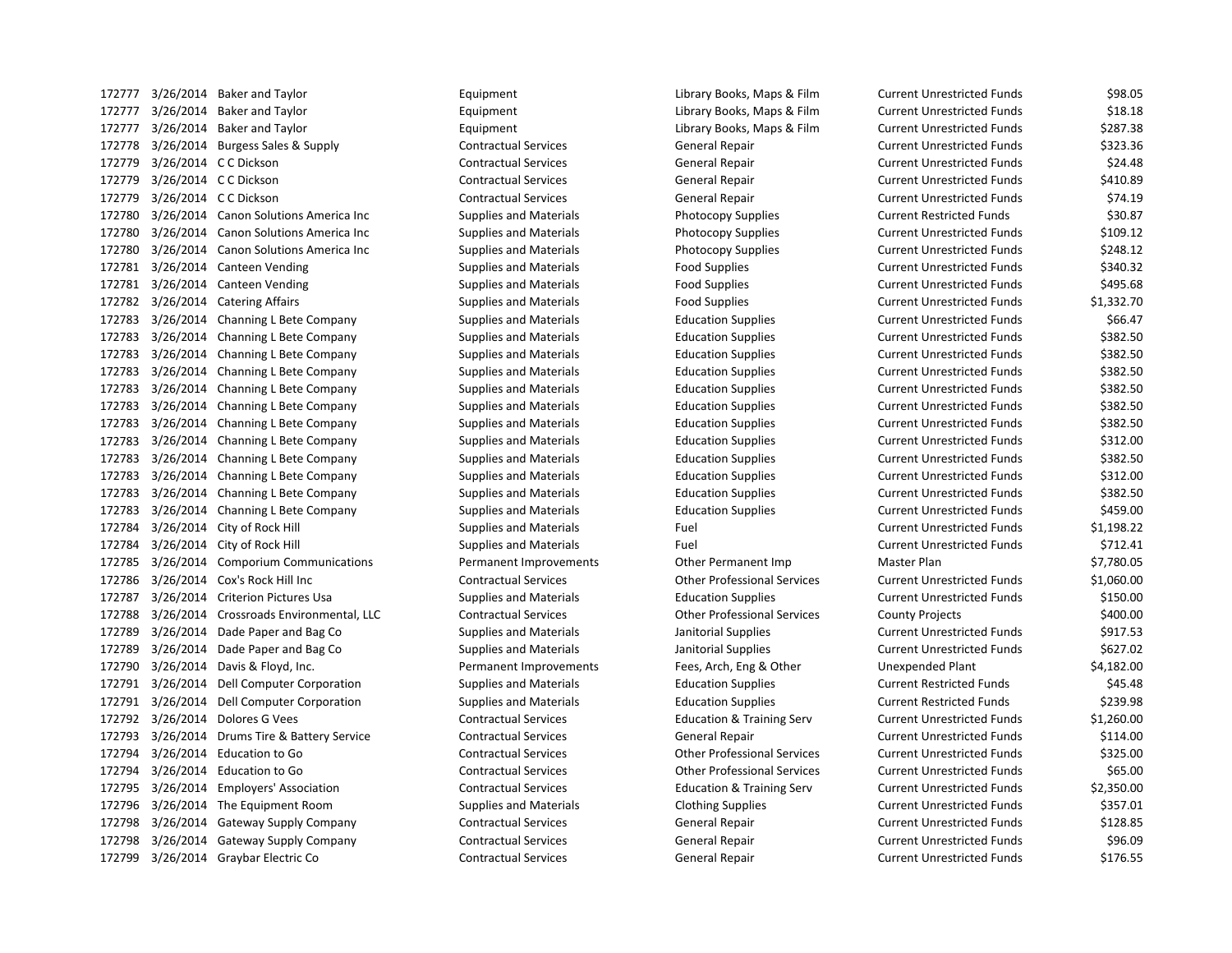3/26/2014 Graybar Electric Co Contractual Services General Repair Current Unrestricted Funds \$33.79 3/26/2014 Graybar Electric Co Contractual Services General Repair Current Unrestricted Funds \$76.39 3/26/2014 Graybar Electric Co Contractual Services General Repair Current Unrestricted Funds \$62.60 3/26/2014 Graybar Electric Co Contractual Services General Repair Current Unrestricted Funds \$255.20 172799 3/26/2014 Graybar Electric Co Contractual Services General Repair Current Unrestricted Funds \$211.86 3/26/2014 Graybar Electric Co Contractual Services General Repair Current Unrestricted Funds \$195.28 3/26/2014 Graybar Electric Co Contractual Services General Repair Current Unrestricted Funds \$205.01 3/26/2014 Henry Schein Inc Equipment Educational Equipment Current Restricted Funds \$5,066.00 3/26/2014 Honey Baked Ham Company Supplies and Materials Food Supplies Current Unrestricted Funds \$101.77 3/26/2014 Honey Baked Ham Company Supplies and Materials Food Supplies Current Unrestricted Funds \$101.77 3/26/2014 Honey Baked Ham Company Supplies and Materials Food Supplies Current Unrestricted Funds \$176.17 172801 3/26/2014 Honey Baked Ham Company Supplies and Materials Food Supplies Food Supplies Current Unrestricted Funds \$491.39 3/26/2014 Honey Baked Ham Company Supplies and Materials Food Supplies Current Unrestricted Funds \$1,435.50 3/26/2014 Honey Baked Ham Company Supplies and Materials Food Supplies Current Unrestricted Funds \$223.85 3/26/2014 Honey Baked Ham Company Supplies and Materials Food Supplies Current Unrestricted Funds \$129.60 3/26/2014 Interior Plantscapes Llc Contractual Services Other Contractual Services Current Unrestricted Funds \$268.00 3/26/2014 Jay's Lawn Maintenance Permanent Improvements Landscaping Current Unrestricted Funds \$175.00 3/26/2014 Johnson Controls Inc Contractual Services Other Professional Services Current Unrestricted Funds \$719.00 3/26/2014 Kone Inc Contractual Services Other Contractual Services Current Unrestricted Funds \$440.00 3/26/2014 Love Security Services Inc Contractual Services Other Contractual Services Current Unrestricted Funds \$388.80 3/26/2014 Love Security Services Inc Contractual Services Other Contractual Services Current Unrestricted Funds \$567.00 3/26/2014 Love Security Services Inc Contractual Services Other Contractual Services Current Unrestricted Funds \$432.00 3/26/2014 Love Security Services Inc Contractual Services Other Contractual Services Current Unrestricted Funds \$432.00 3/26/2014 Love Security Services Inc Contractual Services Other Contractual Services Current Unrestricted Funds \$567.00 3/26/2014 Love Security Services Inc Contractual Services Other Contractual Services Current Unrestricted Funds \$237.60 3/26/2014 Love Security Services Inc Contractual Services Other Contractual Services Current Unrestricted Funds \$432.00 3/26/2014 Lowes Home Centers Contractual Services General Repair Current Unrestricted Funds \$326.47 172808 3/26/2014 MB FINANICAL BANK, N.A. Fixed Charges Leased To Own Equip Current Unrestricted Funds \$1,730.13 172809 3/26/2014 Melanie Rowe Catering Supplies and Materials Food Supplies Food Supplies Current Unrestricted Funds \$2,148.30 3/26/2014 Mid-Carolina Ahec, Inc. Contractual Services Other Professional Services Current Unrestricted Funds \$180.00 3/26/2014 Mid-Carolina Ahec, Inc. Contractual Services Other Professional Services Current Unrestricted Funds \$108.00 3/26/2014 Mid-Carolina Ahec, Inc. Contractual Services Other Professional Services Current Unrestricted Funds \$60.00 3/26/2014 Mid-Carolina Ahec, Inc. Contractual Services Other Professional Services Current Unrestricted Funds \$108.00 172811 3/26/2014 Oclc Net Library **Library Equipment** Equipment Library Books, Maps & Film Current Unrestricted Funds \$411.33 3/26/2014 Oclc Net Library Equipment Library Books, Maps & Film Current Unrestricted Funds (\$11.08) 3/26/2014 Oclc Net Library Equipment Library Books, Maps & Film Current Unrestricted Funds (\$2.66) 3/26/2014 Palmetto Waterproofing Contractual Services General Repair Current Unrestricted Funds \$3,390.00 3/26/2014 Palmetto Waterproofing Contractual Services General Repair Current Unrestricted Funds \$885.00 172813 3/26/2014 Panera Llc Supplies and Materials Food Supplies Food Supplies Current Unrestricted Funds \$149.76 3/26/2014 Panera Llc Supplies and Materials Food Supplies Current Unrestricted Funds \$63.88 172813 3/26/2014 Panera Llc Supplies and Materials Food Supplies Food Supplies Current Unrestricted Funds \$91.68 172813 3/26/2014 Panera Llc Supplies and Materials Food Supplies Food Supplies Current Unrestricted Funds \$176.50 3/26/2014 Quality Cleaning Janitor Services, Contractual Services Other Professional Services Current Unrestricted Funds \$395.00 3/26/2014 Quality First Concrete Finishing & Contractual Services General Repair Current Unrestricted Funds \$1,215.94 3/26/2014 Record Storage Systems Contractual Services Data Processing Serv Current Unrestricted Funds \$134.20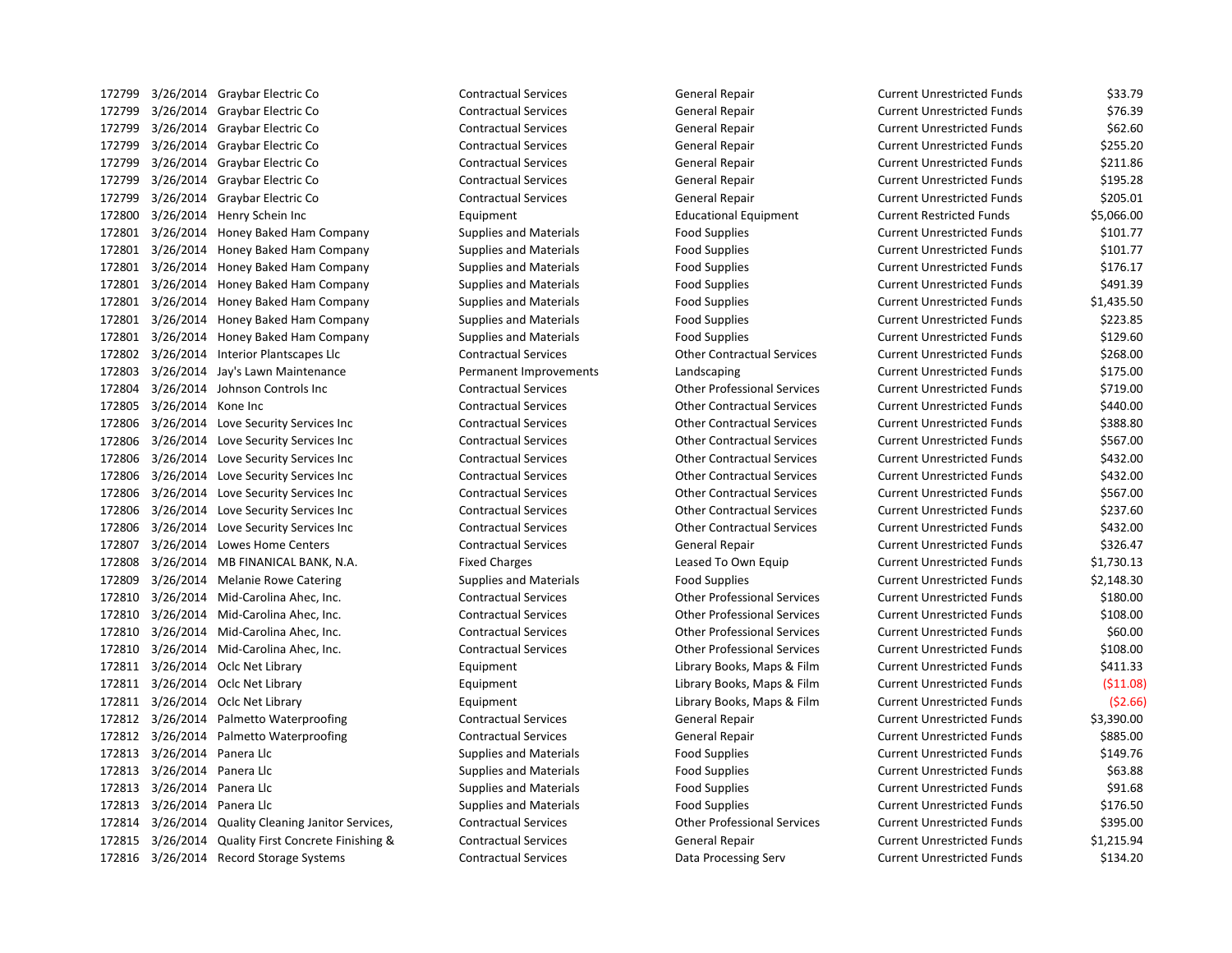| 1/281/ | 3/26/2014 | Dais, Inc. D/B/A Regroup            |
|--------|-----------|-------------------------------------|
| 172818 | 3/26/2014 | S C State Board for Tech and Comp E |
| 172819 | 3/26/2014 | Sign Techniques                     |
| 172820 | 3/26/2014 | Snipes                              |
| 172821 | 3/26/2014 | Softdocs Inc                        |
| 172821 | 3/26/2014 | Softdocs Inc                        |
| 172821 | 3/26/2014 | Softdocs Inc                        |
| 172821 | 3/26/2014 | Softdocs Inc                        |
| 172822 | 3/26/2014 | Southeastern Paper Group, Inc       |
| 172823 | 3/26/2014 | Staffmark                           |
| 172823 | 3/26/2014 | <b>Staffmark</b>                    |
| 172823 | 3/26/2014 | Staffmark                           |
| 172823 | 3/26/2014 | Staffmark                           |
| 172823 | 3/26/2014 | Staffmark                           |
| 172823 | 3/26/2014 | Staffmark                           |
| 172823 | 3/26/2014 | Staffmark                           |
| 172823 | 3/26/2014 | Staffmark                           |
| 172823 | 3/26/2014 | <b>Staffmark</b>                    |
| 172823 | 3/26/2014 | Staffmark                           |
| 172824 | 3/26/2014 | Stericycle Inc                      |
| 172824 | 3/26/2014 | Stericycle Inc                      |
| 172824 | 3/26/2014 | Stericycle Inc                      |
| 172825 | 3/26/2014 | <b>Unifirst Corporation</b>         |
| 172826 | 3/26/2014 | <b>United Rentals</b>               |
| 172826 | 3/26/2014 | <b>United Rentals</b>               |
| 172826 | 3/26/2014 | <b>United Rentals</b>               |
| 172826 | 3/26/2014 | <b>United Rentals</b>               |
| 172826 | 3/26/2014 | United Rentals                      |
| 172827 | 3/26/2014 | <b>USCIS SAVE PROGRAM</b>           |
| 172828 | 3/26/2014 | W Square Advertising                |
| 172828 | 3/26/2014 | W Square Advertising                |
| 172829 | 3/26/2014 | Waste Management of the Carolinas   |
| 172830 | 3/26/2014 | <b>West Group</b>                   |
| 172830 | 3/26/2014 | <b>West Group</b>                   |
| 172831 | 3/26/2014 | White Office Furniture              |
| 172832 | 3/26/2014 | Woolpert Inc.                       |
| 172832 | 3/26/2014 | Woolpert Inc.                       |
| 172833 | 3/26/2014 | Wrbk Oldies 90.3 Fm                 |
| 172834 | 3/26/2014 | Xerox Corporation                   |
| 172834 | 3/26/2014 | Xerox Corporation                   |
| 172834 | 3/26/2014 | <b>Xerox Corporation</b>            |
| 172835 | 3/26/2014 | <b>York County</b>                  |
| 172836 | 3/26/2014 | Youvisit Llc                        |
| 172837 | 3/26/2014 | Barnes and Noble College Bookstore  |
| 172838 | 3/26/2014 | Barnes and Noble College Bookstore  |

 3/26/2014 Dais, Inc. D/B/A Regroup Contractual Services Other Contractual Services Current Unrestricted Funds \$5,000.00 Contractual Services **1728** 315,210.00 Other Contractual Services Current Unrestricted Funds \$15,210.00 3/26/2014 Sign Techniques Contractual Services Other Professional Services Current Unrestricted Funds \$494.34 3/26/2014 Snipes Supplies and Materials Janitorial Supplies Current Unrestricted Funds \$670.16 3/26/2014 Softdocs Inc Supplies and Materials Office Supplies Current Unrestricted Funds \$189.75 3/26/2014 Softdocs Inc Supplies and Materials Office Supplies Current Unrestricted Funds \$89.75 3/26/2014 Softdocs Inc Supplies and Materials Office Supplies Current Unrestricted Funds \$54.71 3/26/2014 Softdocs Inc Supplies and Materials Office Supplies Current Unrestricted Funds \$0.02 3/26/2014 Southeastern Paper Group, Inc Supplies and Materials Janitorial Supplies Current Unrestricted Funds \$1,135.38 3/26/2014 Staffmark Contractual Services Other Professional Services Current Unrestricted Funds \$103.12 3/26/2014 Staffmark Contractual Services Other Professional Services Current Unrestricted Funds \$257.80 3/26/2014 Staffmark Contractual Services Other Professional Services Current Unrestricted Funds \$257.80 3/26/2014 Staffmark Contractual Services Other Contractual Services Current Unrestricted Funds \$89.12 3/26/2014 Staffmark Contractual Services Other Contractual Services Current Unrestricted Funds \$1,232.42 3/26/2014 Staffmark Contractual Services Other Contractual Services Current Unrestricted Funds \$1,288.12 3/26/2014 Staffmark Contractual Services Other Contractual Services Current Unrestricted Funds \$571.12 3/26/2014 Staffmark Contractual Services Other Professional Services Current Unrestricted Funds \$504.42 3/26/2014 Staffmark Contractual Services Other Professional Services Current Unrestricted Funds \$509.16 3/26/2014 Staffmark Contractual Services Other Professional Services Current Unrestricted Funds \$166.01 3/26/2014 Stericycle Inc Contractual Services Other Professional Services Current Unrestricted Funds \$11.46 3/26/2014 Stericycle Inc Contractual Services Other Professional Services Current Unrestricted Funds \$137.48 3/26/2014 Stericycle Inc Contractual Services Other Professional Services Current Unrestricted Funds \$80.20 3/26/2014 Unifirst Corporation Contractual Services Other Professional Services Current Unrestricted Funds \$66.56 Fixed Charges **1728** 3103.11 **Rental Other Current Unrestricted Funds** \$103.11 Fixed Charges The State Rental Other Current Unrestricted Funds \$891.25 Fixed Charges The Rental Other Current Unrestricted Funds \$1,403.60 Fixed Charges **1728** 31,276.41 Sental Other Current Unrestricted Funds 51,276.41 Fixed Charges The Transmission of the Rental Other Current Unrestricted Funds (\$80.25) 3/26/2014 USCIS SAVE PROGRAM Supplies and Materials Education Supplies Current Unrestricted Funds \$25.00 3/26/2014 W Square Advertising Supplies and Materials Education Supplies Current Restricted Funds \$237.60 3/26/2014 W Square Advertising Supplies and Materials Education Supplies Current Restricted Funds \$20.00 3/26/2014 Waste Management of the Carolinas Contractual Services Utilities Current Unrestricted Funds \$205.82 3/26/2014 West Group Equipment Library Books, Maps & Film Current Unrestricted Funds \$496.44 Equipment Equipment Library Books, Maps & Film Current Unrestricted Funds \$680.61 3/26/2014 White Office Furniture Supplies and Materials Other Supplies Current Unrestricted Funds \$8,260.00 156,230.00 Permanent Improvements Fees, Arch, Eng & Other Unexpended Plant \$16,230.00 Permanent Improvements The Reimbursables Chement Chement According Plant \$396.56 1738) Contractual Services The Same Current Unrestricted Funds Current Unrestricted Funds \$310.00 Fixed Charges The State of the State Leased To Own Equip Current Unrestricted Funds State States State State St Fixed Charges The Same Cleased To Own Equip Current Unrestricted Funds \$361.72 3/26/2014 Xerox Corporation Fixed Charges Leased To Own Equip Current Unrestricted Funds \$95.57 3/26/2014 York County Contractual Services Other Professional Services Current Unrestricted Funds \$186.00 3/26/2014 Youvisit Llc Contractual Services Advertising Current Unrestricted Funds \$1,526.00 Current Liabilities **A/P** College Barnes & Noble Current Unrestricted Funds \$17,032.71 Current Liabilities **A/P Student Barnes & Noble** Current Unrestricted Funds \$29,852.71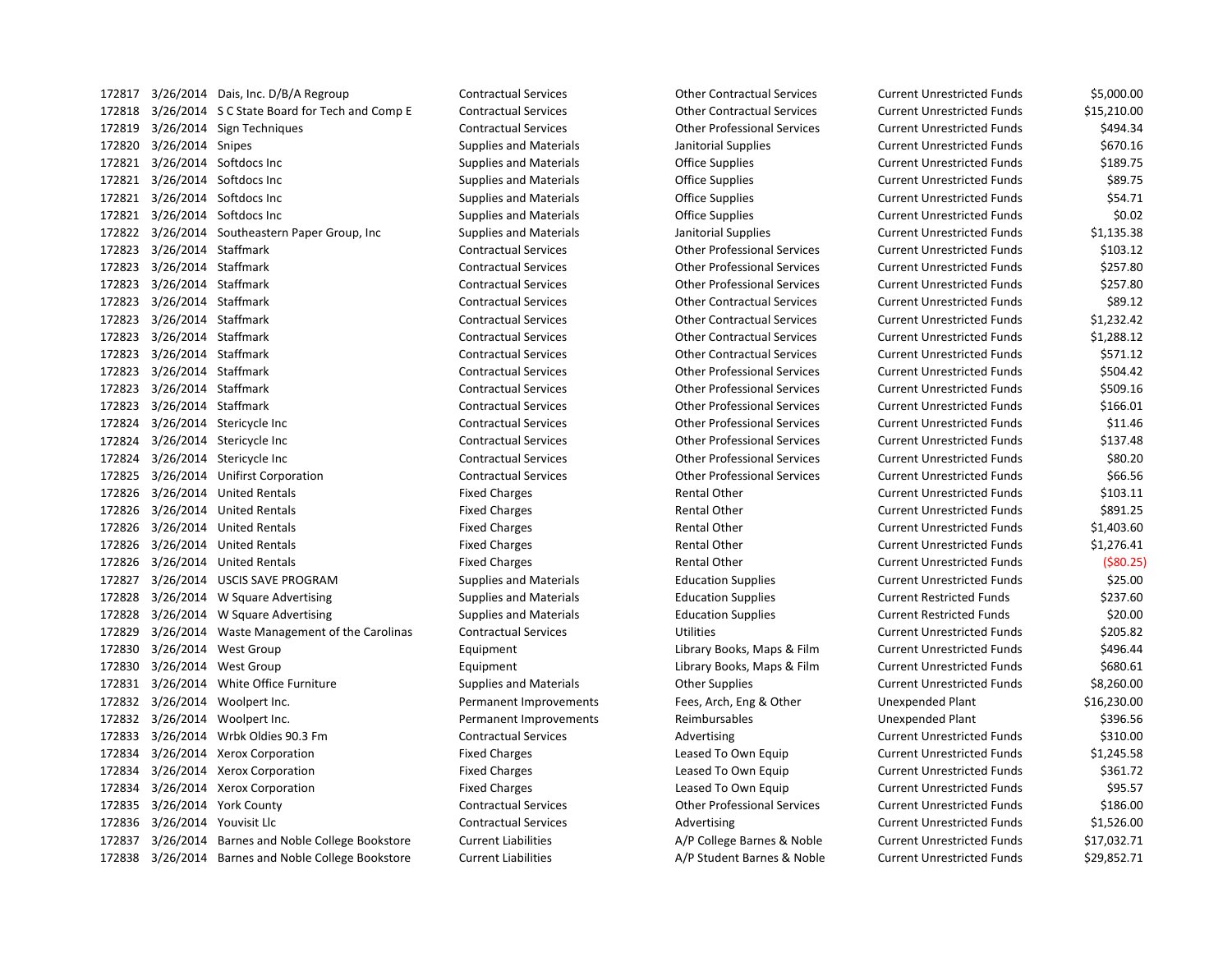| 172839   |                      | 3/26/2014 Chester Metropolitan District              | <b>Contractual Services</b>      | <b>Utilities</b>                   | <b>Current Unrestricted Funds</b> | \$82.40    |
|----------|----------------------|------------------------------------------------------|----------------------------------|------------------------------------|-----------------------------------|------------|
| 172840   |                      | 3/26/2014 Kwiky Kafe                                 | <b>Supplies and Materials</b>    | <b>Other Supplies</b>              | <b>Current Unrestricted Funds</b> | \$551.63   |
| 172840   |                      | 3/26/2014 Kwiky Kafe                                 | Supplies and Materials           | <b>Other Supplies</b>              | <b>Current Unrestricted Funds</b> | \$0.00     |
|          |                      | 172841 3/26/2014 Surveillance, Resources, and Invest | Op Revenue - Other Current Unres | SRI                                | <b>Current Unrestricted Funds</b> | \$327.00   |
|          |                      | 172841 3/26/2014 Surveillance, Resources, and Invest | Op Revenue - Other Current Unres | SRI                                | <b>Current Unrestricted Funds</b> | \$109.00   |
|          |                      | 172841 3/26/2014 Surveillance, Resources, and Invest | Op Revenue - Other Current Unres | SRI                                | <b>Current Unrestricted Funds</b> | \$872.00   |
|          |                      | 172842 3/26/2014 Surveillance, Resources, and Invest | <b>Contractual Services</b>      | <b>Other Professional Services</b> | <b>Current Unrestricted Funds</b> | \$1,199.00 |
|          |                      | 172843 3/27/2014 Surveillance, Resources, and Invest | <b>Supplies and Materials</b>    | <b>Education Supplies</b>          | <b>Current Unrestricted Funds</b> | \$163.50   |
| 172845   | 3/28/2014 Petty Cash |                                                      | <b>Supplies and Materials</b>    | <b>Food Supplies</b>               | <b>Current Unrestricted Funds</b> | \$8.72     |
| 172845   | 3/28/2014 Petty Cash |                                                      | <b>Supplies and Materials</b>    | <b>Education Supplies</b>          | <b>Current Unrestricted Funds</b> | \$34.71    |
| 172845   | 3/28/2014 Petty Cash |                                                      | <b>Supplies and Materials</b>    | <b>Other Supplies</b>              | <b>Current Unrestricted Funds</b> | \$21.35    |
| 172845   | 3/28/2014 Petty Cash |                                                      | <b>Supplies and Materials</b>    | <b>Education Supplies</b>          | <b>Current Unrestricted Funds</b> | \$25.00    |
| 172845   | 3/28/2014 Petty Cash |                                                      | <b>Supplies and Materials</b>    | <b>Food Supplies</b>               | <b>Current Unrestricted Funds</b> | \$20.76    |
| 172846   |                      | 3/28/2014 Paperclip Communications                   | <b>Supplies and Materials</b>    | <b>Other Supplies</b>              | <b>Current Unrestricted Funds</b> | \$269.00   |
| E0005563 |                      | 3/6/2014 YTC Employee                                | Travel                           | In State Priv Auto                 | <b>Current Unrestricted Funds</b> | \$49.28    |
| E0005563 |                      | 3/6/2014 YTC Employee                                | Travel                           | In State Priv Auto                 | <b>Current Unrestricted Funds</b> | \$24.64    |
| E0005564 |                      | 3/6/2014 YTC Employee                                | Travel                           | In State Priv Auto                 | <b>Current Unrestricted Funds</b> | \$275.38   |
| E0005565 |                      | 3/6/2014 YTC Employee                                | Travel                           | In State Priv Auto                 | <b>Current Unrestricted Funds</b> | \$81.74    |
| E0005566 | 3/6/2014             | <b>YTC Employee</b>                                  | Travel                           | In State Priv Auto                 | <b>Current Unrestricted Funds</b> | \$29.68    |
| E0005567 | 3/6/2014             | <b>YTC Employee</b>                                  | Travel                           | In State Priv Auto                 | <b>Current Unrestricted Funds</b> | \$100.00   |
| E0005568 |                      | 3/6/2014 YTC Employee                                | Travel                           | In State Priv Auto                 | <b>Current Unrestricted Funds</b> | \$4.52     |
| E0005569 |                      | 3/6/2014 YTC Employee                                | Travel                           | In State Meals                     | <b>Current Unrestricted Funds</b> | \$50.00    |
| E0005570 |                      | 3/6/2014 YTC Employee                                | Travel                           | Out of State Priv Auto             | <b>Current Unrestricted Funds</b> | \$38.42    |
| E0005571 |                      | 3/6/2014 YTC Employee                                | Travel                           | In State Meals                     | <b>Current Unrestricted Funds</b> | \$100.00   |
| E0005571 |                      | 3/6/2014 YTC Employee                                | Travel                           | In State Priv Auto                 | <b>Current Unrestricted Funds</b> | \$245.84   |
| E0005572 |                      | 3/6/2014 YTC Employee                                | Travel                           | In State Priv Auto                 | <b>Current Unrestricted Funds</b> | \$7.00     |
| E0005573 |                      | 3/6/2014 YTC Employee                                | Travel                           | In State Meals                     | <b>Current Unrestricted Funds</b> | \$50.00    |
| E0005573 |                      | 3/6/2014 YTC Employee                                | Travel                           | In State Priv Auto                 | <b>Current Unrestricted Funds</b> | \$273.43   |
| E0005574 |                      | 3/6/2014 YTC Employee                                | Travel                           | In State Meals                     | <b>Current Unrestricted Funds</b> | \$75.00    |
| E0005575 |                      | 3/6/2014 YTC Employee                                | Travel                           | In State Meals                     | <b>Current Unrestricted Funds</b> | \$75.00    |
| E0005576 |                      | 3/6/2014 YTC Employee                                | Travel                           | In State Meals                     | <b>Current Unrestricted Funds</b> | \$50.00    |
| E0005576 |                      | 3/6/2014 YTC Employee                                | Travel                           | In State Lodging                   | <b>Current Unrestricted Funds</b> | \$127.84   |
| E0005576 |                      | 3/6/2014 YTC Employee                                | Travel                           | In State Priv Auto                 | <b>Current Unrestricted Funds</b> | \$194.16   |
| E0005577 |                      | 3/6/2014 YTC Employee                                | Travel                           | In State Priv Auto                 | <b>Current Unrestricted Funds</b> | \$57.06    |
| E0005578 |                      | 3/6/2014 YTC Employee                                | Travel                           | In State Priv Auto                 | <b>Current Unrestricted Funds</b> | \$3.47     |
| E0005579 |                      | 3/7/2014 YTC Employee                                | Travel                           | In State Priv Auto                 | <b>Current Unrestricted Funds</b> | \$4.48     |
| E0005580 |                      | 3/11/2014 YTC Employee                               | Travel                           | In State Priv Auto                 | <b>Current Unrestricted Funds</b> | \$291.42   |
| E0005581 |                      | 3/11/2014 YTC Employee                               | Travel                           | In State Priv Auto                 | <b>Current Unrestricted Funds</b> | \$48.15    |
| E0005582 |                      | 3/11/2014 YTC Employee                               | <b>Supplies and Materials</b>    | <b>Food Supplies</b>               | <b>Current Unrestricted Funds</b> | \$40.45    |
| E0005583 |                      | 3/11/2014 YTC Employee                               | Travel                           | In State Meals                     | <b>Current Unrestricted Funds</b> | \$50.00    |
| E0005583 |                      | 3/11/2014 YTC Employee                               | Travel                           | In State Lodging                   | <b>Current Unrestricted Funds</b> | \$221.76   |
| E0005583 |                      | 3/11/2014 YTC Employee                               | Travel                           | In State Priv Auto                 | <b>Current Unrestricted Funds</b> | \$238.02   |
| E0005584 |                      | 3/11/2014 YTC Employee                               | Travel                           | In State Priv Auto                 | <b>Current Unrestricted Funds</b> | \$430.59   |
| E0005585 |                      | 3/11/2014 YTC Employee                               | Travel                           | In State Priv Auto                 | <b>Current Unrestricted Funds</b> | \$21.92    |
| E0005586 |                      | 3/11/2014 YTC Employee                               | Travel                           | In State Priv Auto                 | <b>Current Unrestricted Funds</b> | \$244.92   |

| urrent Unrestricted Funds | \$82.40    |
|---------------------------|------------|
| urrent Unrestricted Funds | \$551.63   |
| urrent Unrestricted Funds | \$0.00     |
| urrent Unrestricted Funds | \$327.00   |
| urrent Unrestricted Funds | \$109.00   |
| urrent Unrestricted Funds | \$872.00   |
| urrent Unrestricted Funds | \$1,199.00 |
| urrent Unrestricted Funds | \$163.50   |
| urrent Unrestricted Funds | \$8.72     |
| urrent Unrestricted Funds | \$34.71    |
| urrent Unrestricted Funds | \$21.35    |
| urrent Unrestricted Funds | \$25.00    |
| urrent Unrestricted Funds | \$20.76    |
| urrent Unrestricted Funds | \$269.00   |
| urrent Unrestricted Funds | \$49.28    |
| urrent Unrestricted Funds | \$24.64    |
| urrent Unrestricted Funds | \$275.38   |
| urrent Unrestricted Funds | \$81.74    |
| urrent Unrestricted Funds | \$29.68    |
| urrent Unrestricted Funds | \$100.00   |
| urrent Unrestricted Funds | \$4.52     |
| urrent Unrestricted Funds | \$50.00    |
| urrent Unrestricted Funds | \$38.42    |
| urrent Unrestricted Funds | \$100.00   |
| urrent Unrestricted Funds | \$245.84   |
| urrent Unrestricted Funds | \$7.00     |
| urrent Unrestricted Funds | \$50.00    |
| urrent Unrestricted Funds | \$273.43   |
| urrent Unrestricted Funds | \$75.00    |
| urrent Unrestricted Funds | \$75.00    |
| urrent Unrestricted Funds | \$50.00    |
| urrent Unrestricted Funds | \$127.84   |
| urrent Unrestricted Funds | \$194.16   |
| urrent Unrestricted Funds | \$57.06    |
| urrent Unrestricted Funds | \$3.47     |
| urrent Unrestricted Funds | \$4.48     |
| urrent Unrestricted Funds | \$291.42   |
| urrent Unrestricted Funds | \$48.15    |
| urrent Unrestricted Funds | \$40.45    |
| urrent Unrestricted Funds | \$50.00    |
| urrent Unrestricted Funds | \$221.76   |
| urrent Unrestricted Funds | \$238.02   |
| urrent Unrestricted Funds | \$430.59   |
| urrent Unrestricted Funds | \$21.92    |
| urrent Unrestricted Funds | \$244.92   |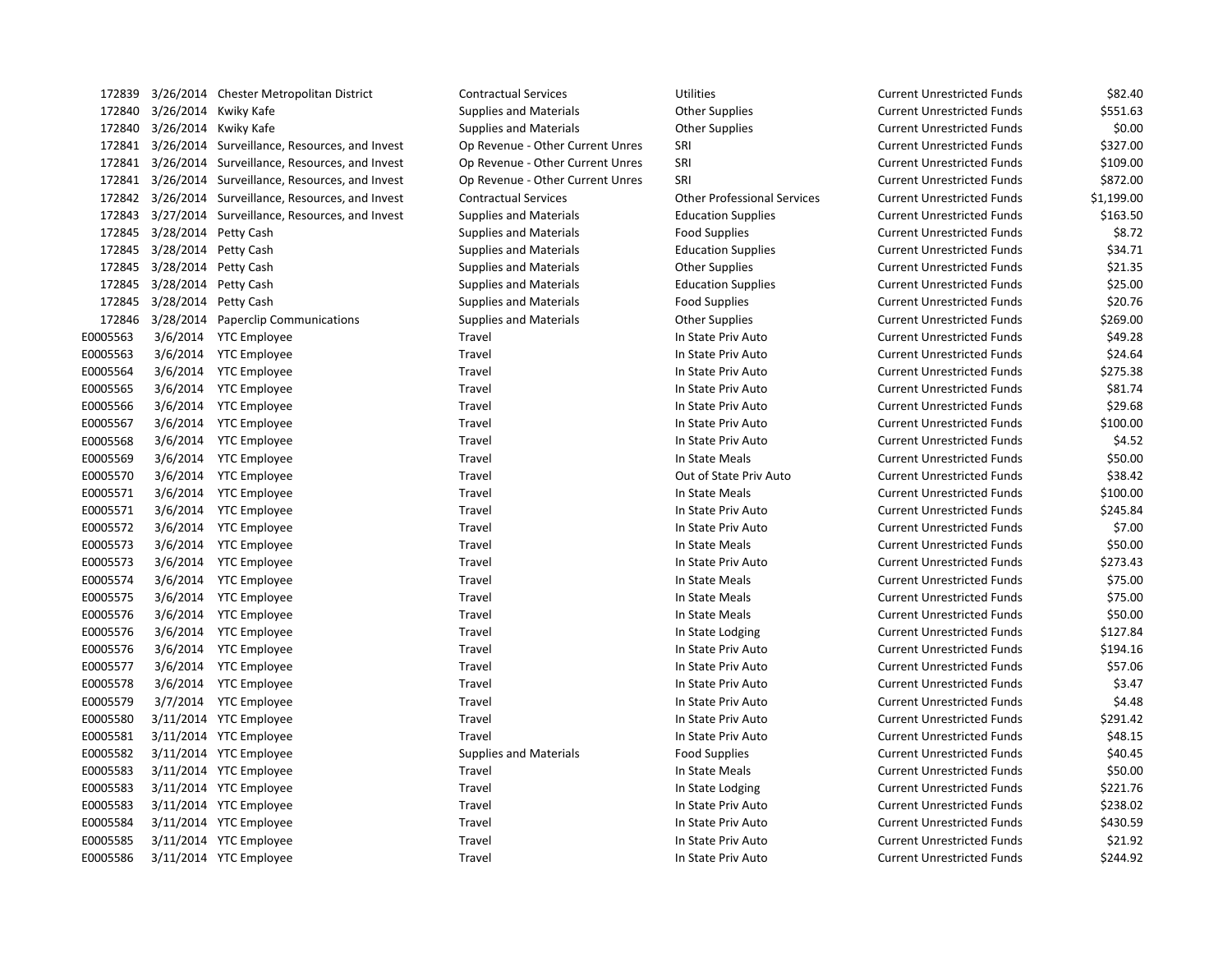| E0005587 | 3/11/2014 YTC Employee | Travel               | In State Priv Auto        | <b>Current Restricted Funds</b>   | \$94.92  |
|----------|------------------------|----------------------|---------------------------|-----------------------------------|----------|
| E0005588 | 3/11/2014 YTC Employee | Travel               | In State Priv Auto        | <b>Current Restricted Funds</b>   | \$44.35  |
| E0005588 | 3/11/2014 YTC Employee | Travel               | In State Priv Auto        | <b>Current Restricted Funds</b>   | \$28.00  |
| E0005589 | 3/11/2014 YTC Employee | Travel               | In State Priv Auto        | <b>Current Unrestricted Funds</b> | \$32.78  |
| E0005590 | 3/11/2014 YTC Employee | Travel               | In State Priv Auto        | <b>Current Unrestricted Funds</b> | \$215.98 |
| E0005591 | 3/11/2014 YTC Employee | Travel               | In State Priv Auto        | <b>Current Unrestricted Funds</b> | \$81.72  |
| E0005592 | 3/11/2014 YTC Employee | Travel               | In State Registration Fee | <b>Current Unrestricted Funds</b> | \$25.00  |
| E0005592 | 3/11/2014 YTC Employee | Travel               | In State Priv Auto        | <b>Current Unrestricted Funds</b> | \$86.86  |
| E0005593 | 3/11/2014 YTC Employee | Travel               | In State Priv Auto        | <b>Current Unrestricted Funds</b> | \$123.20 |
| E0005594 | 3/11/2014 YTC Employee | Travel               | Out of State Meals        | <b>Current Unrestricted Funds</b> | \$121.00 |
| E0005594 | 3/11/2014 YTC Employee | Travel               | Out of State Priv Auto    | <b>Current Unrestricted Funds</b> | \$256.26 |
| E0005595 | 3/12/2014 YTC Employee | Travel               | Out of State Priv Auto    | <b>Current Unrestricted Funds</b> | \$219.52 |
| E0005595 | 3/12/2014 YTC Employee | Travel               | Out of State Meals        | <b>Current Unrestricted Funds</b> | \$101.00 |
| E0005596 | 3/12/2014 YTC Employee | Travel               | In State Priv Auto        | <b>Current Unrestricted Funds</b> | \$243.10 |
| E0005597 | 3/12/2014 YTC Employee | Travel               | In State Meals            | <b>Current Unrestricted Funds</b> | \$50.00  |
| E0005598 | 3/12/2014 YTC Employee | Travel               | In State Priv Auto        | <b>Current Unrestricted Funds</b> | \$135.35 |
| E0005599 | 3/12/2014 YTC Employee | Travel               | In State Priv Auto        | <b>Current Unrestricted Funds</b> | \$224.56 |
| E0005599 | 3/12/2014 YTC Employee | Travel               | In State Meals            | <b>Current Unrestricted Funds</b> | \$63.01  |
| E0005600 | 3/12/2014 YTC Employee | Travel               | In State Priv Auto        | <b>Current Restricted Funds</b>   | \$63.28  |
| E0005600 | 3/12/2014 YTC Employee | Travel               | In State Priv Auto        | <b>Current Restricted Funds</b>   | \$60.14  |
| E0005601 | 3/12/2014 YTC Employee | Travel               | In State Priv Auto        | <b>Current Unrestricted Funds</b> | \$104.38 |
| E0005602 | 3/12/2014 YTC Employee | Travel               | Out of State Priv Auto    | <b>Current Unrestricted Funds</b> | \$15.72  |
| E0005603 | 3/12/2014 YTC Employee | Travel               | In State Lodging          | <b>Current Unrestricted Funds</b> | \$67.18  |
| E0005603 | 3/12/2014 YTC Employee | Travel               | In State Priv Auto        | <b>Current Unrestricted Funds</b> | \$95.94  |
| E0005604 | 3/12/2014 YTC Employee | Travel               | Out of State Meals        | <b>Current Unrestricted Funds</b> | \$121.00 |
| E0005608 | 3/18/2014 YTC Employee | Travel               | In State Priv Auto        | <b>Current Unrestricted Funds</b> | \$341.80 |
| E0005609 | 3/18/2014 YTC Employee | Travel               | In State Priv Auto        | <b>Current Restricted Funds</b>   | \$74.73  |
| E0005610 | 3/18/2014 YTC Employee | Travel               | Out of State Meals        | <b>Current Unrestricted Funds</b> | \$75.00  |
| E0005611 | 3/18/2014 YTC Employee | Travel               | In State Priv Auto        | <b>Current Unrestricted Funds</b> | \$69.04  |
| E0005612 | 3/20/2014 YTC Employee | Travel               | In State Meals            | <b>Current Unrestricted Funds</b> | \$75.00  |
| E0005613 | 3/20/2014 YTC Employee | Travel               | In State Priv Auto        | <b>Current Restricted Funds</b>   | \$6.59   |
| E0005614 | 3/20/2014 YTC Employee | Travel               | In State Priv Auto        | <b>Current Unrestricted Funds</b> | \$25.46  |
| E0005615 | 3/20/2014 YTC Employee | Travel               | Out of State Meals        | <b>Current Unrestricted Funds</b> | \$96.00  |
| E0005616 | 3/20/2014 YTC Employee | Travel               | In State Priv Auto        | <b>Current Unrestricted Funds</b> | \$14.69  |
| E0005616 | 3/20/2014 YTC Employee | Travel               | In State Priv Auto        | <b>Current Unrestricted Funds</b> | \$14.69  |
| E0005616 | 3/20/2014 YTC Employee | Travel               | In State Priv Auto        | <b>Current Unrestricted Funds</b> | \$14.69  |
| E0005616 | 3/20/2014 YTC Employee | Travel               | In State Priv Auto        | <b>Current Unrestricted Funds</b> | \$14.69  |
| E0005617 | 3/20/2014 YTC Employee | Travel               | In State Priv Auto        | <b>Current Unrestricted Funds</b> | \$98.56  |
| E0005618 | 3/20/2014 YTC Employee | <b>Fixed Charges</b> | Dues & Membership Fees    | <b>Current Unrestricted Funds</b> | \$75.00  |
| E0005619 | 3/24/2014 YTC Employee | Travel               | Out of State Meals        | <b>Current Unrestricted Funds</b> | \$98.00  |
| E0005620 | 3/24/2014 YTC Employee | Travel               | Out of State Meals        | <b>Current Unrestricted Funds</b> | \$64.00  |
| E0005620 | 3/24/2014 YTC Employee | Travel               | Out of State Priv Auto    | <b>Current Unrestricted Funds</b> | \$28.00  |
| E0005621 | 3/25/2014 YTC Employee | Travel               | In State Meals            | <b>Current Unrestricted Funds</b> | \$19.00  |
| E0005621 | 3/25/2014 YTC Employee | Travel               | In State Priv Auto        | <b>Current Unrestricted Funds</b> | \$140.50 |
| E0005622 | 3/25/2014 YTC Employee | Travel               | In State Lodging          | <b>Current Unrestricted Funds</b> | \$100.00 |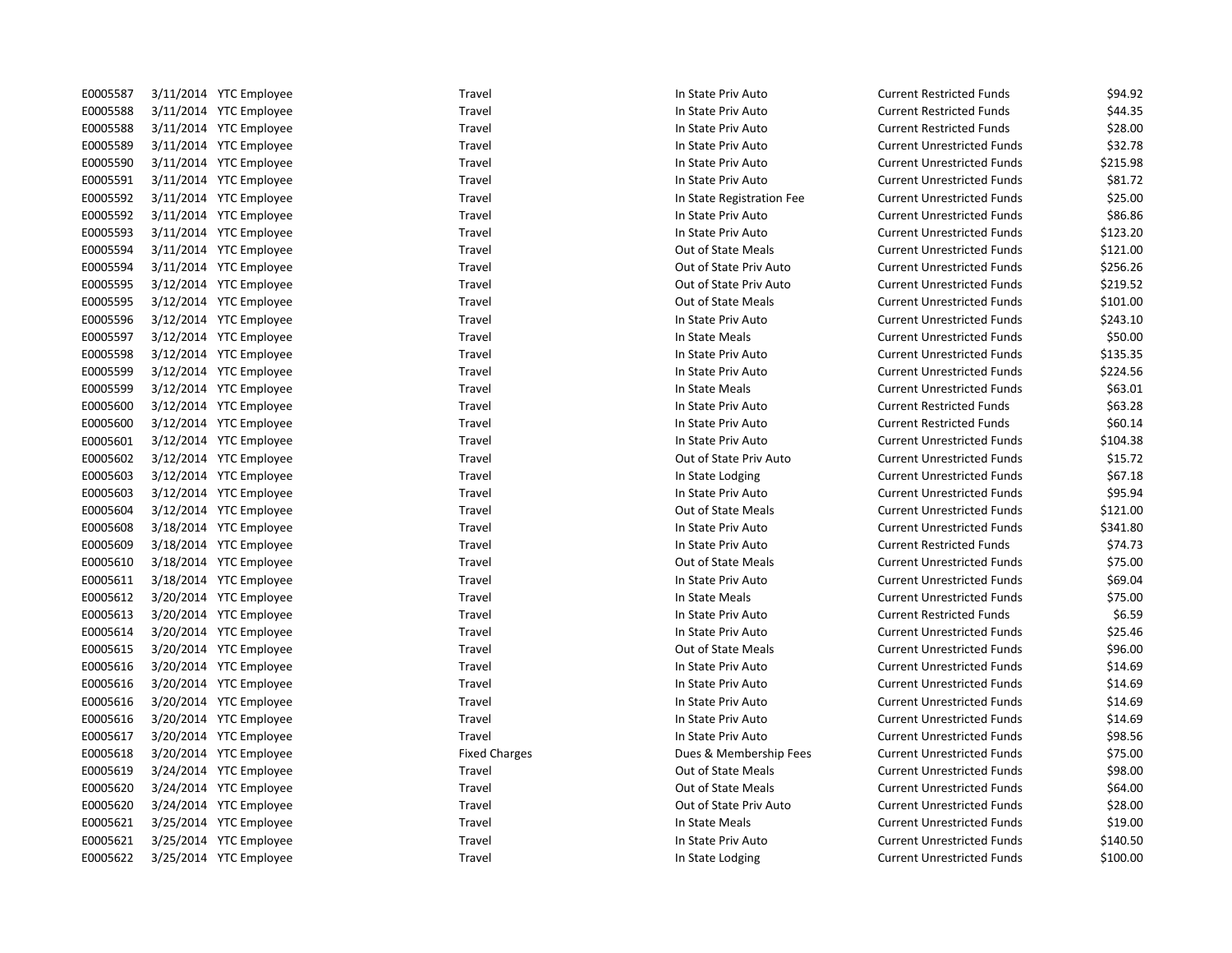| E0005623 | 3/25/2014 YTC Employee     | Travel                      | In State Priv Auto                   | <b>Current Unrestricted Funds</b> | \$68.32    |
|----------|----------------------------|-----------------------------|--------------------------------------|-----------------------------------|------------|
| E0005624 | 3/25/2014 YTC Employee     | Travel                      | Out of State Meals                   | <b>Current Restricted Funds</b>   | \$112.00   |
| E0005624 | 3/25/2014 YTC Employee     | Travel                      | Out of State Air Trans               | <b>Current Restricted Funds</b>   | \$50.00    |
| E0005624 | 3/25/2014 YTC Employee     | Travel                      | Out of State Misc Travel             | <b>Current Restricted Funds</b>   | \$42.00    |
| E0005625 | 3/25/2014 YTC Employee     | Travel                      | Out of State Meals                   | <b>Current Unrestricted Funds</b> | \$82.00    |
| E0005625 | 3/25/2014 YTC Employee     | Travel                      | Out of State Misc Travel             | <b>Current Unrestricted Funds</b> | \$63.90    |
| E0005625 | 3/25/2014 YTC Employee     | Travel                      | Out of State Registration Fees       | <b>Current Unrestricted Funds</b> | \$550.00   |
| E0005625 | 3/25/2014 YTC Employee     | Travel                      | Out of State Priv Auto               | <b>Current Unrestricted Funds</b> | \$585.04   |
| E0005625 | 3/25/2014 YTC Employee     | Travel                      | Out of State Lodging                 | <b>Current Unrestricted Funds</b> | \$711.57   |
| E0005626 | 3/25/2014 YTC Employee     | Travel                      | Out of State Meals                   | <b>Current Unrestricted Funds</b> | \$105.00   |
| E0005627 | 3/25/2014 YTC Employee     | Travel                      | In State Priv Auto                   | <b>Current Unrestricted Funds</b> | \$100.00   |
| E0005628 | 3/25/2014 YTC Employee     | Travel                      | In State Priv Auto                   | <b>Current Unrestricted Funds</b> | \$179.07   |
| E0005629 | 3/25/2014 YTC Employee     | Travel                      | In State Priv Auto                   | <b>Current Unrestricted Funds</b> | \$101.70   |
| E0005629 | 3/25/2014 YTC Employee     | Travel                      | In State Registration Fee            | <b>Current Unrestricted Funds</b> | \$100.00   |
| E0005629 | 3/25/2014 YTC Employee     | Travel                      | In State Lodging                     | <b>Current Unrestricted Funds</b> | \$278.06   |
| E0005629 | 3/25/2014 YTC Employee     | Travel                      | In State Meals                       | <b>Current Unrestricted Funds</b> | \$38.00    |
| E0005630 | 3/25/2014 YTC Employee     | Travel                      | In State Meals                       | <b>Current Restricted Funds</b>   | \$32.00    |
| E0005630 | 3/25/2014 YTC Employee     | Travel                      | In State Priv Auto                   | <b>Current Restricted Funds</b>   | \$201.60   |
| E0005631 | 3/25/2014 YTC Employee     | Travel                      | In State Priv Auto                   | <b>Current Unrestricted Funds</b> | \$465.92   |
| E0005632 | 3/25/2014 YTC Employee     | Travel                      | Out of State Meals                   | <b>Current Unrestricted Funds</b> | \$16.00    |
| E0005633 | 3/25/2014 YTC Employee     | Travel                      | In State Meals                       | <b>Current Unrestricted Funds</b> | \$24.00    |
| E0005633 | 3/25/2014 YTC Employee     | Travel                      | In State Priv Auto                   | <b>Current Unrestricted Funds</b> | \$111.56   |
| E0005634 | 3/25/2014 YTC Employee     | Travel                      | Out of State Lodging                 | <b>Current Unrestricted Funds</b> | \$129.35   |
| E0005635 | 3/25/2014 YTC Employee     | Travel                      | Out of State Meals                   | <b>Current Unrestricted Funds</b> | \$98.00    |
| E0005636 | 3/25/2014 YTC Employee     | Travel                      | In State Priv Auto                   | <b>Current Unrestricted Funds</b> | \$138.65   |
| E0005637 | 3/27/2014 YTC Employee     | Travel                      | In State Priv Auto                   | <b>Current Unrestricted Funds</b> | \$161.28   |
| E0005638 | 3/27/2014 YTC Employee     | Travel                      | Out of State Meals                   | <b>Current Unrestricted Funds</b> | \$105.00   |
| E0005639 | 3/27/2014 YTC Employee     | <b>Contractual Services</b> | <b>Education &amp; Training Serv</b> | <b>Current Unrestricted Funds</b> | \$770.00   |
| E0005640 | 3/27/2014 YTC Employee     | Travel                      | In State Priv Auto                   | <b>Current Unrestricted Funds</b> | \$322.56   |
| E0005641 | 3/27/2014 Charles Robinson | <b>Contractual Services</b> | Non State Employee Travel            | <b>Current Unrestricted Funds</b> | \$1,443.12 |
| E0005642 | 3/27/2014 YTC Employee     | Travel                      | In State Meals                       | <b>Current Unrestricted Funds</b> | \$36.00    |
| E0005642 | 3/27/2014 YTC Employee     | Travel                      | In State Lodging                     | <b>Current Unrestricted Funds</b> | \$500.64   |
| E0005642 | 3/27/2014 YTC Employee     | Travel                      | In State Misc Travel Exp             | <b>Current Unrestricted Funds</b> | \$18.00    |
| E0005642 | 3/27/2014 YTC Employee     | Travel                      | In State Priv Auto                   | <b>Current Unrestricted Funds</b> | \$104.16   |
| E0005643 | 3/27/2014 YTC Employee     | Travel                      | In State Priv Auto                   | <b>Current Unrestricted Funds</b> | \$201.60   |
| E0005643 | 3/27/2014 YTC Employee     | Travel                      | In State Meals                       | <b>Current Unrestricted Funds</b> | \$43.00    |
| E0005644 | 3/27/2014 YTC Employee     | Travel                      | In State Meals                       | <b>Current Unrestricted Funds</b> | \$11.70    |
| E0005645 | 3/27/2014 YTC Employee     | Travel                      | In State Priv Auto                   | <b>Current Unrestricted Funds</b> | \$93.57    |
| E0005646 | 3/27/2014 Charles Robinson | <b>Contractual Services</b> | Non State Employee Travel            | <b>Current Unrestricted Funds</b> | \$90.63    |
| E0005647 | 3/28/2014 YTC Employee     | Travel                      | In State Priv Auto                   | <b>Current Unrestricted Funds</b> | \$18.75    |
| E0005648 | 3/28/2014 YTC Employee     | Travel                      | In State Priv Auto                   | <b>Current Unrestricted Funds</b> | \$44.80    |
| E0005649 | 3/28/2014 YTC Employee     | Travel                      | In State Priv Auto                   | <b>Current Unrestricted Funds</b> | \$103.82   |
| E0005650 | 3/28/2014 YTC Employee     | Travel                      | In State Priv Auto                   | <b>Current Unrestricted Funds</b> | \$84.00    |
| E0005650 | 3/28/2014 YTC Employee     | Travel                      | Non Deductible Meals                 | <b>Current Unrestricted Funds</b> | \$7.00     |
| E0005651 | 3/28/2014 YTC Employee     | Travel                      | In State Priv Auto                   | <b>Current Unrestricted Funds</b> | \$28.56    |